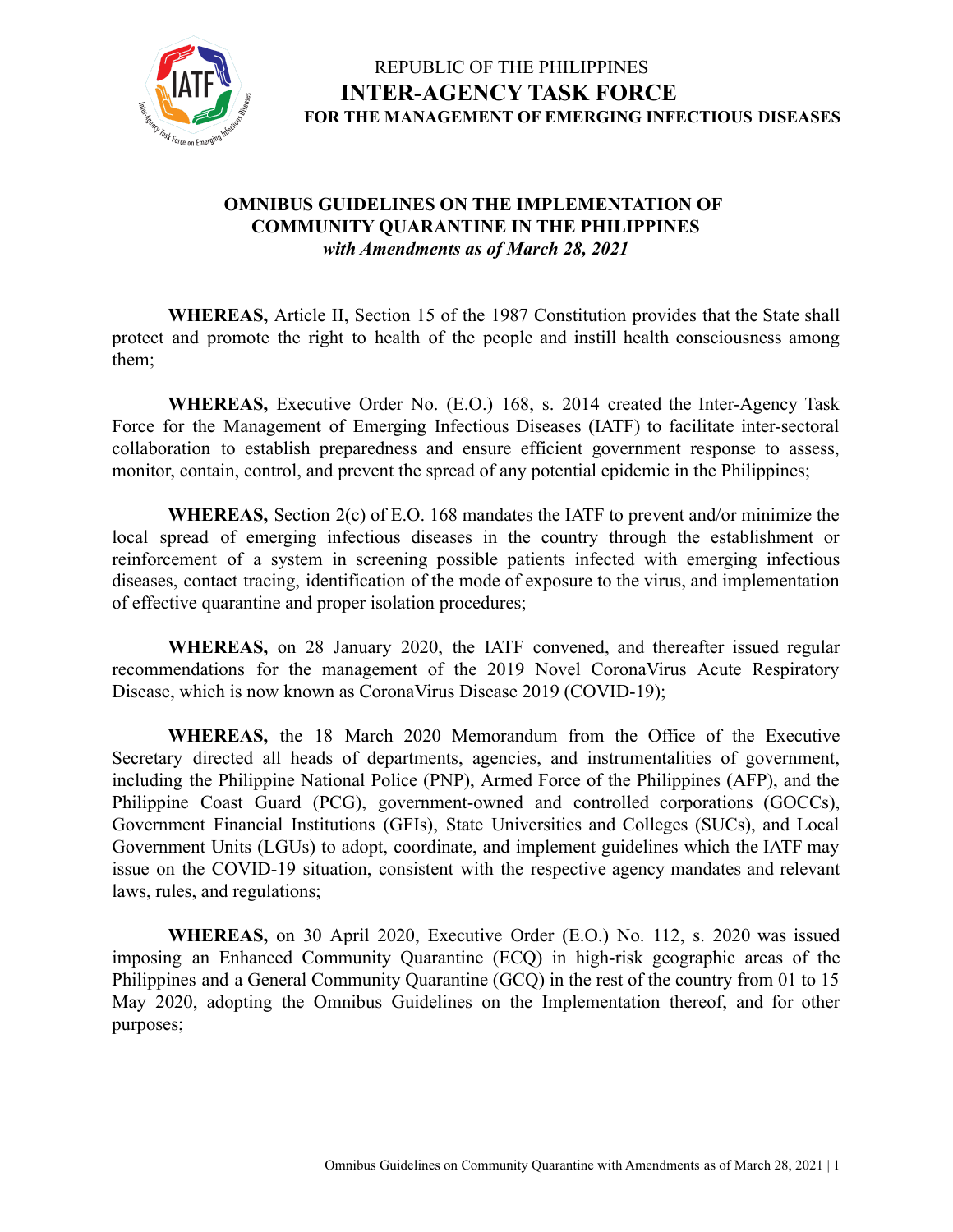

**WHEREAS,** the IATF approved the Guidelines on the Implementation of the Modified Enhanced Community Quarantine (MECQ) including the zoning concept, corresponding qualification, and its phased response or intervention.

**WHEREAS,** there is a need to revise existing guidelines on community quarantine to streamline rules which will be applicable to transitional community quarantine classifications;

**WHEREAS,** Section 3 of E.O. 112 authorizes the IATF to amend or modify the Omnibus Guidelines on the Implementation of Community Quarantine in the Philippines.

**NOW, THEREFORE,** in consideration of the premises set forth herein, the IATF issues these amended Omnibus Guidelines to harmonize and codify existing guidelines of the IATF and member-agencies pertaining to community quarantine, which shall be applied to all regions, provinces, cities, municipalities and barangays placed under community quarantine.

**SECTION [1] DEFINITION OF TERMS.** For purposes of these Guidelines, the following shall be defined as follows:

- 1. **Accommodation Establishments** refers to an establishment operating primarily for accommodation purposes including, but not limited to, hotels, resorts, apartment hotels, tourist inns, motels, pension houses, private homes used for homestay, ecolodges, serviced apartments, condotels, and bed and breakfast facilities. *(As amended by Paragraph A(1) of IATF Resolution No. 43, June 03, 2020)*
- 2. **Comorbidity -** refers to the presence of a pre-existing chronic disease condition.
- 3. **Community Quarantine -** refers to the restriction of movement within, into, or out of the area of quarantine of individuals, large groups of people, or communities, designed to reduce the likelihood of transmission of an infectious disease among persons in and to persons outside the affected area.
- 4. **COVID-19** refers to the Coronavirus Disease 2019 which is caused by the virus known as the severe acute respiratory syndrome coronavirus 2 (SARS-CoV-2).
- 5. **Enhanced Community Quarantine** refers to the implementation of temporary measures imposing stringent limitations on movement and transportation of people, strict regulation of operating industries, provision of food and essential services, and heightened presence of uniformed personnel to enforce community quarantine protocols.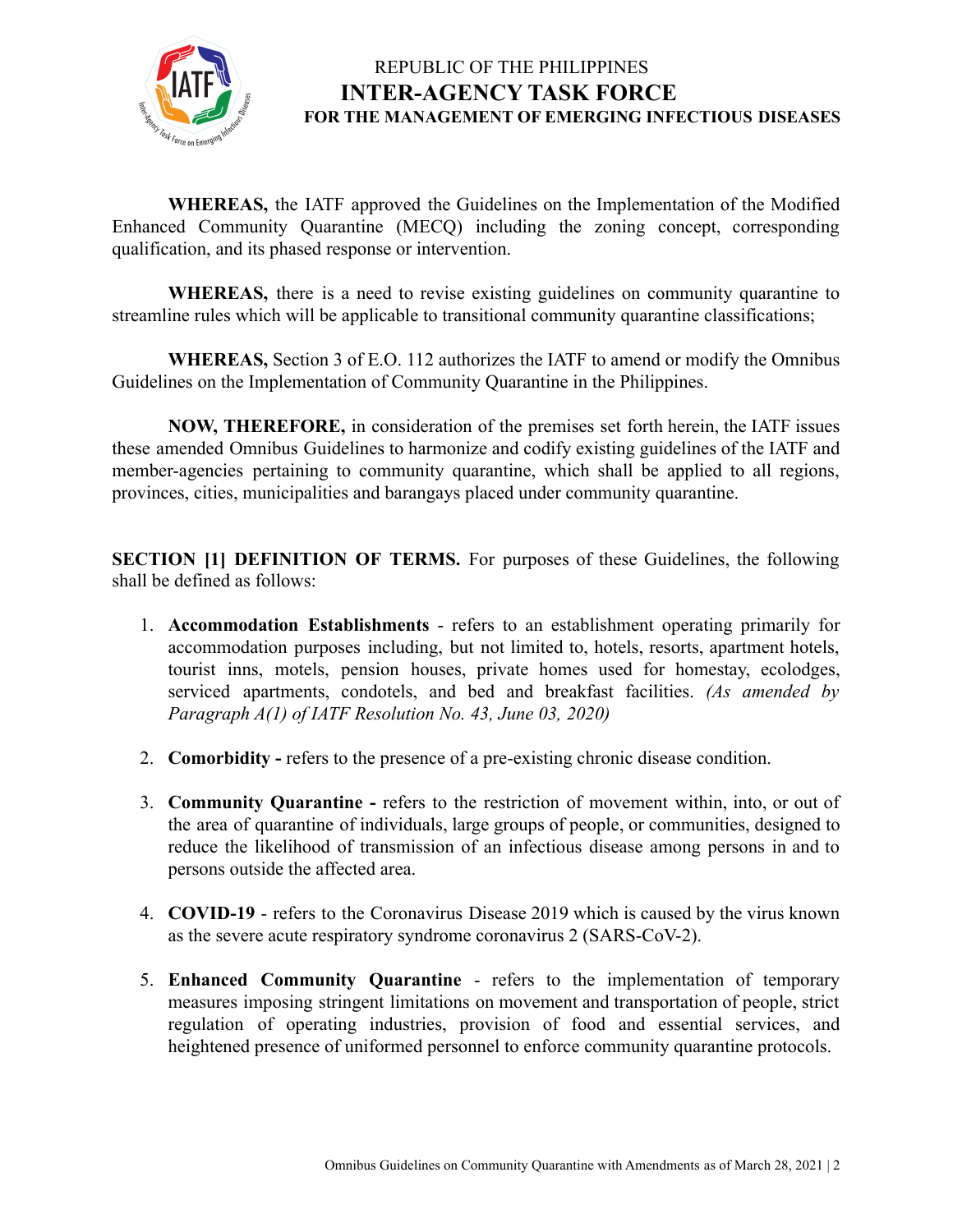

- 6. **Essential goods and services -** covers health and social services to secure the safety and well-being of persons, such as but not limited to, food, water, medicine, medical devices, public utilities, energy, and others as may be determined by the IATF.
- 7. **General Community Quarantine** refers to the implementation of temporary measures limiting movement and transportation, regulation of operating industries, and presence of uniformed personnel to enforce community quarantine protocols.
- 8. **Health and emergency frontline services -** refers to services provided by public health workers [all employees of the Department of Health (DOH), DOH Hospitals, Hospitals of LGUs, and Provincial, City, and Rural Health Units, and Drug Abuse Treatment and Rehabilitation Centers including those managed by other government agencies (*e.g.* police and military hospitals/clinics, university medical facilities), uniformed medical personnel], private health workers, such as but not limited to medical professionals, hospital and health facility administrative and maintenance staff, and aides from private health facilities, as well as their service providers, health workers and volunteers of the Philippine Red Cross and the World Health Organization, and employees of Health Maintenance Organizations (HMOs), the Philippine Health Insurance Corporation (PHIC), health insurance providers, disaster risk reduction management officers, and public safety officers.
- 9. **Interzonal movement -** the movement of people, goods and services between provinces, highly urbanized cities, and independent component cities under different community quarantine classification. For this purpose, the National Capital Region shall be considered as one area. Provided that movements to and from areas under granular lockdowns shall be considered as interzonal movement even if within the same province or highly urbanized city. (As amended by Paragraph A of IATF Resolution No. 79, October 15, 2020)
- 10. **Intrazonal movement -** the movement of people, goods and services between provinces, highly urbanized cities, and independent component cities under the same community quarantine classification, without transiting through an area placed under a different classification. For this purpose, the National Capital Region shall be considered as one area. (As amended by Paragraph A of IATF Resolution No. 79, October 15, 2020)
- 11. **Minimum public health standards** refers to guidelines set by the DOH under Administrative Order No. 2020-0015, as well as sector-relevant guidelines issued by national government agencies as authorized by the IATF, to aid all sectors in all settings to implement non-pharmaceutical interventions (NPI), which refer to public health measures that do not involve vaccines, medications or other pharmaceutical interventions, which individuals and communities can carry out in order to reduce transmission rates,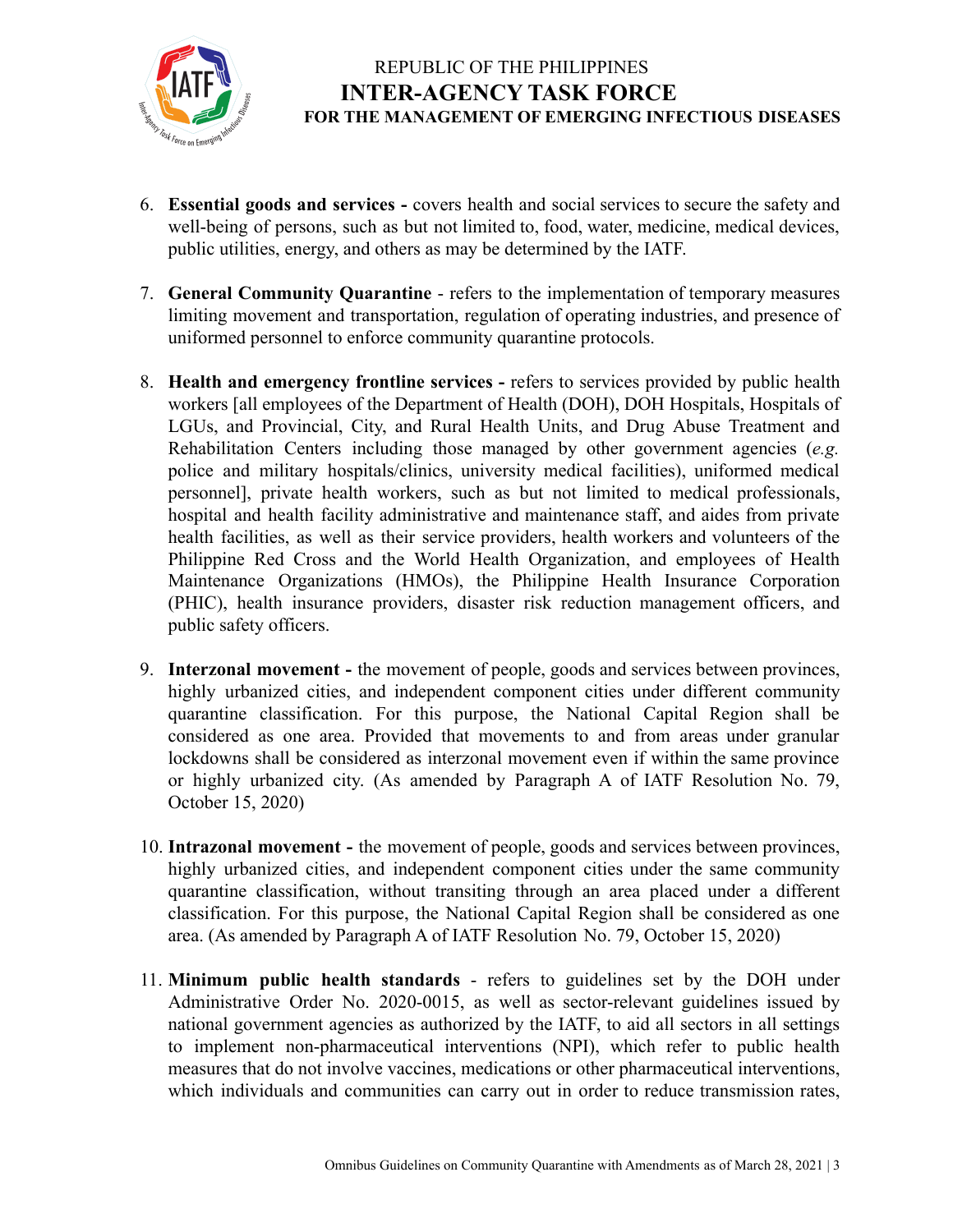

contact rates, and the duration of infectiousness of individuals in the population to mitigate COVID-19. For this purpose, the Department of Tourism and Department of Public Works and Highways are recognized as the sector-relevant agencies with respect to tourism and construction, respectively.

- 12. **Modified Enhanced Community Quarantine -** refers to the transition phase between ECQ and GCQ, when the following temporary measures are relaxed and become less necessary: stringent limits on movement and transportation of people, strict regulation of operating industries, provision of food and essential services, and heightened presence of uniformed personnel to enforce community quarantine protocols.
- 13. **Modified General Community Quarantine** refers to the transition phase between GCQ and the New Normal, when the following temporary measures are relaxed and become less necessary: limiting movement and transportation, the regulation of operating industries, and the presence of uniformed personnel to enforce community quarantine protocols .
- 14. **New Normal** refers to the emerging behaviors, situations, and minimum public health standards that will be institutionalized in common or routine practices and remain even after the pandemic while the disease is not totally eradicated through means such as widespread immunization. These include actions that will become second nature to the general public as well as policies such as bans on large gatherings that will continue to remain in force.
- 15. **On-site capacity -** refers to such a number of employees or workers who can be permitted or required to physically report for work outside of their residences. *(As amended by Paragraph B of IATF Resolution no. 106-B, March 28, 2021)*
- 16. **Skeleton workforce** refers to the on-site capacity which utilizes the [smallest](https://dictionary.cambridge.org/us/dictionary/english/small) [number](https://dictionary.cambridge.org/us/dictionary/english/number) of [people](https://dictionary.cambridge.org/us/dictionary/english/people) [needed](https://dictionary.cambridge.org/us/dictionary/english/needed) for a [business](https://dictionary.cambridge.org/us/dictionary/english/business) or [organization](https://dictionary.cambridge.org/us/dictionary/english/organization) to maintain its basic functions. *(As amended by Paragraph B of IATF Resolution no. 106-B, March 28, 2021)*

**SECTION [2] GUIDELINES FOR AREAS PLACED UNDER ENHANCED COMMUNITY QUARANTINE.** Areas placed under ECQ shall observe the following protocols:

1. Minimum public health standards shall be complied with at all times for the duration of the ECQ.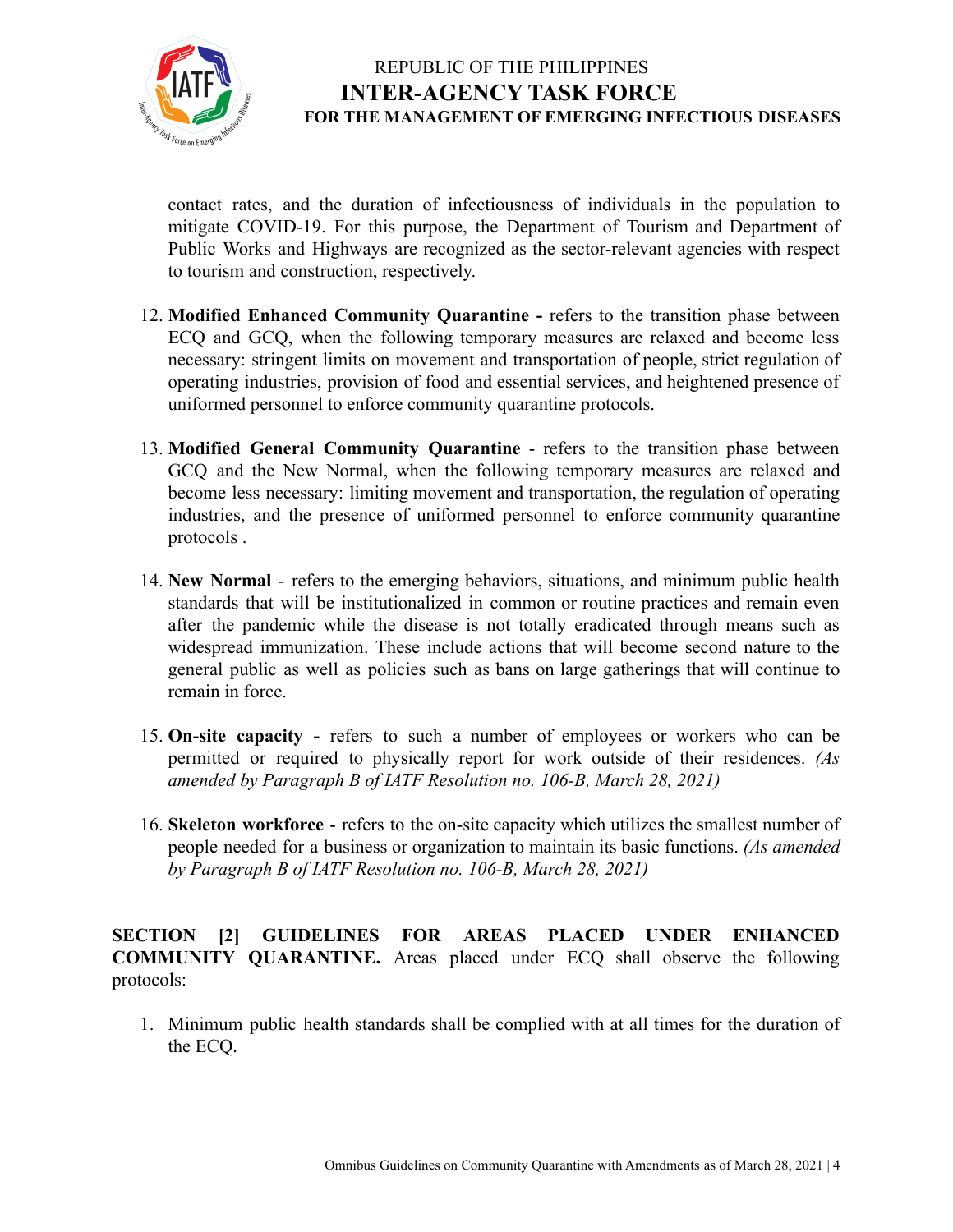

- 2. Strict home quarantine shall be observed in all households, and the movement of all residents shall be limited to accessing essential goods and services, and for work in permitted offices or establishments as well as activities listed hereunder.
- 3. Any person below eighteen (18) years old, those who are over sixty-five (65) years of age, those with immunodeficiency, comorbidity, or other health risks, and pregnant women, shall be required to remain in their residences at all times, except when indispensable under the circumstances for obtaining essential goods and services, or for work in industries and offices or such other activities permitted in this Section. *(As amended by Paragraph A of IATF Resolution No. 79, October 15, 2020, and Paragraph B of IATF Resolution no. 106-B, March 28, 2021)*
- 4. The following establishments, persons, or activities are allowed to operate, work, or be undertaken for the duration of the ECQ:
	- a. With full on-site capacity:
		- i. Public and private hospitals;
		- ii. Health, emergency and frontline services, including those provided by dialysis centers, chemotherapy centers, and the like;
		- iii. Manufacturers of medicines and vitamins, medical supplies, devices and equipment, including suppliers of input, packaging, and distribution;
		- iv. Industries involved in agriculture, forestry, and fishery and their workers, including farmers, Agrarian Reform Beneficiaries (ARBs), fisherfolk, and agri-fishery stores, and such other components of the food value chain;
		- v. Logistics service providers (delivery and courier services, cargo handling, warehousing, trucking, freight forwarding, port operations and shipping line);
		- vi. Essential and priority construction projects, whether public or private, in accordance with the guidelines issued by the Department of Public Works and Highways;
		- vii. Manufacturing related to food and other essential goods such as but not limited to soap and detergents, diapers, personal hygiene products, toilet paper and wet wipes, and disinfectants;
		- viii. Companies that manufacture and/or supply equipment or products necessary to perform construction or maintenance works, such as cement and steel, or spare parts;
		- ix. Essential retail trade and service establishments such as public markets, supermarkets, grocery stores, convenience stores, pharmacies or drug stores, laundry shops, and water-refilling stations;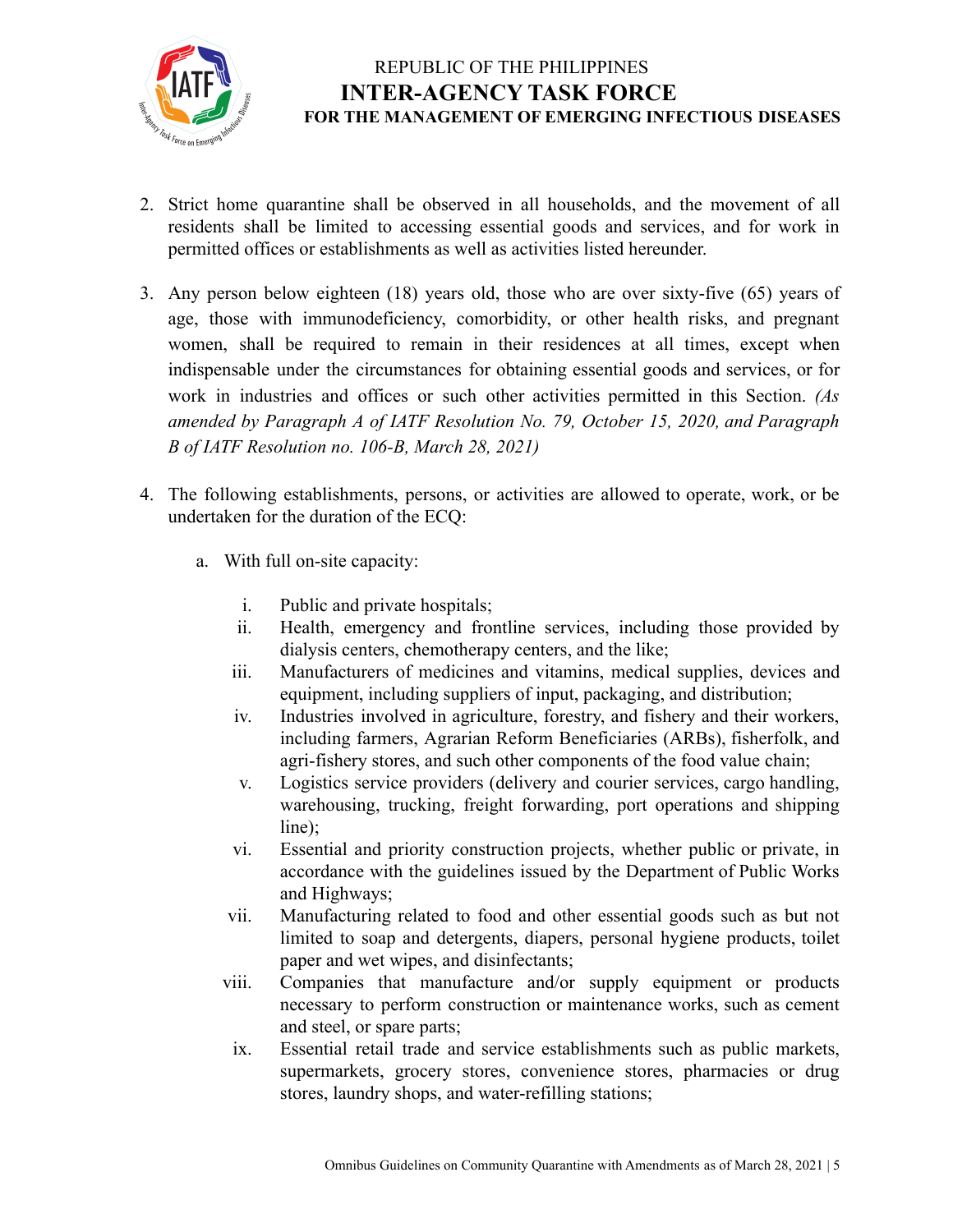

- x. Food preparation establishments such as commissaries, restaurants, and eateries, but limited to take-out and delivery;
- xi. Public and private financial service providers involved in the distribution of government grants and amelioration subsidies; and
- xii. Business process outsourcing establishments (BPOs), and export-oriented businesses, including mining and quarrying activities.
- b. At a maximum of fifty percent (50%) on-site capacity::
	- i. Media establishments and their total permanent staff complement, inclusive of reporters and other field employees.
- c. With an on-site skeleton workforce:
	- i. Dental, rehabilitation, optometry and other medical clinics: *Provided, that* there is strict observance of infection prevention and control protocols. *Provided, further,* that dental procedures shall be limited to emergency cases only and that the wearing of full Personal Protective Equipment (PPEs) by dentists and attendants shall be mandatory. *Provided, finally,* that home service therapy for Persons With Disabilities (PWDs) shall be allowed;
	- ii. Veterinary clinics;
	- iii. Banks, money transfer services, including pawnshops only insofar as performing money transfer functions, microfinance institutions, and credit cooperatives, including their armored vehicle services, if any;
	- iv. Capital markets, including but not limited to the Bangko Sentral ng Pilipinas, Securities and Exchange Commission, Philippine Stock Exchange, Philippine Dealing and Exchange Corporation, Philippine Securities Settlement Corporation, and Philippine Depository and Trust Corporation;
	- v. Water supply and sanitation services and facilities, including waste disposal services, as well as property management and building utility services;
	- vi. Energy and power companies, their third-party contractors and service providers, including employees involved in electric transmission and distribution, electric power plant and line maintenance, electricity market and retail suppliers, as well as those involved in the exploration, operations, trading and delivery of coal, oil, crude or petroleum and by-products (gasoline, diesel, liquefied petroleum gas, jet oil, kerosene, lubricants), including gasoline stations, refineries and depots or any kind of fuel used to produce electricity;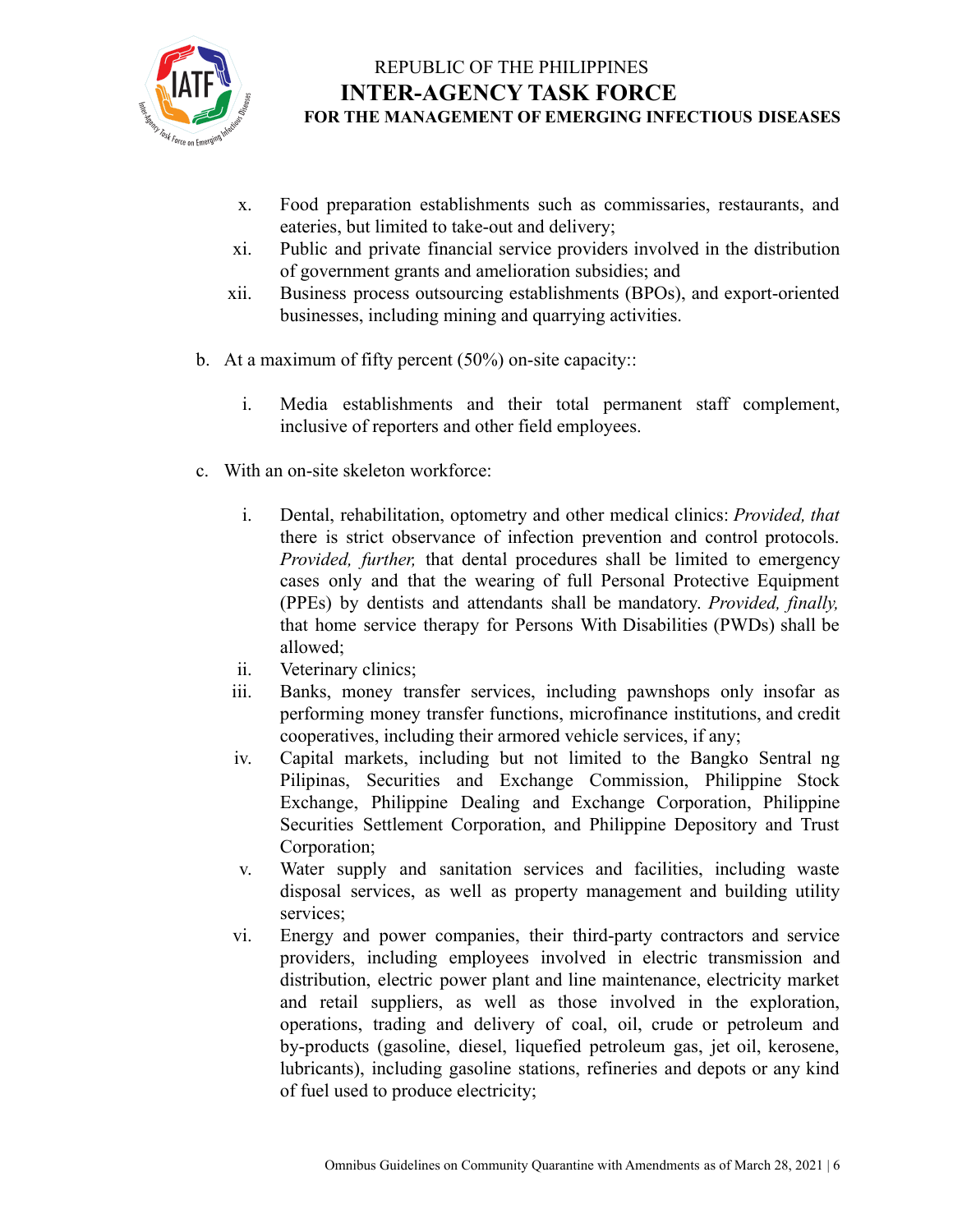

- vii. Telecommunications companies, internet service providers, cable television providers, including those who perform indirect services such as the technical, sales, and other support personnel, as well as the employees of their third-party contractors doing sales, installation, maintenance and repair works;
- viii. Airline and aircraft maintenance, pilots and crew, and employees of aviation schools for purposes of the pilot's recurrent training for flight proficiency and type rating using simulator facilities; and ship captains and crew, including shipyard operations and repair;
- ix. Funeral and embalming services.
- x. Pastors, priests, rabbis, imams or such other religious ministers and their assistants whose movement shall be related to the conduct of religious services performed through online video recording and transmission, and necrological or funeral rites. Corollarily, immediate family members of the deceased who died of causes other than COVID-19 shall be allowed to move from their residences to attend the wake or interment of the deceased upon satisfactory proof of their relationship with the latter, fully complying with the prescribed minimum public health standards for the duration of the activity;
- xi. Security personnel licensed by the Philippine National Police Supervisory Office for Security and Investigation Agencies;
- xii. Printing establishments authorized by the Bureau of Internal Revenue and other government agencies to print accountable forms and other security documents;
- xiii. Establishments engaged in repair and maintenance of machinery and equipment, including those engaged in the repair of computers and household fixtures and equipment; and
- xiv. Real estate activities limited to leasing only;

For purposes of the foregoing, transit by permitted persons to and from the above establishments anywhere within the area covered by ECQ shall be allowed. *(As amended by Paragraph B of IATF Resolution no. 106-B, March 28, 2021)*

5. Agencies and instrumentalities of the government, including GOCCs, SUCCs, as well as LGUs, shall be fully operational, with a skeleton workforce on-site and the remainder under alternative work arrangements as approved by the head of agency unless a greater on-site capacity is required in agencies providing health and emergency frontline services, laboratory and testing services, border control, or other critical services. *(As amended by Paragraph B of IATF Resolution no. 106-B, March 28, 2021)*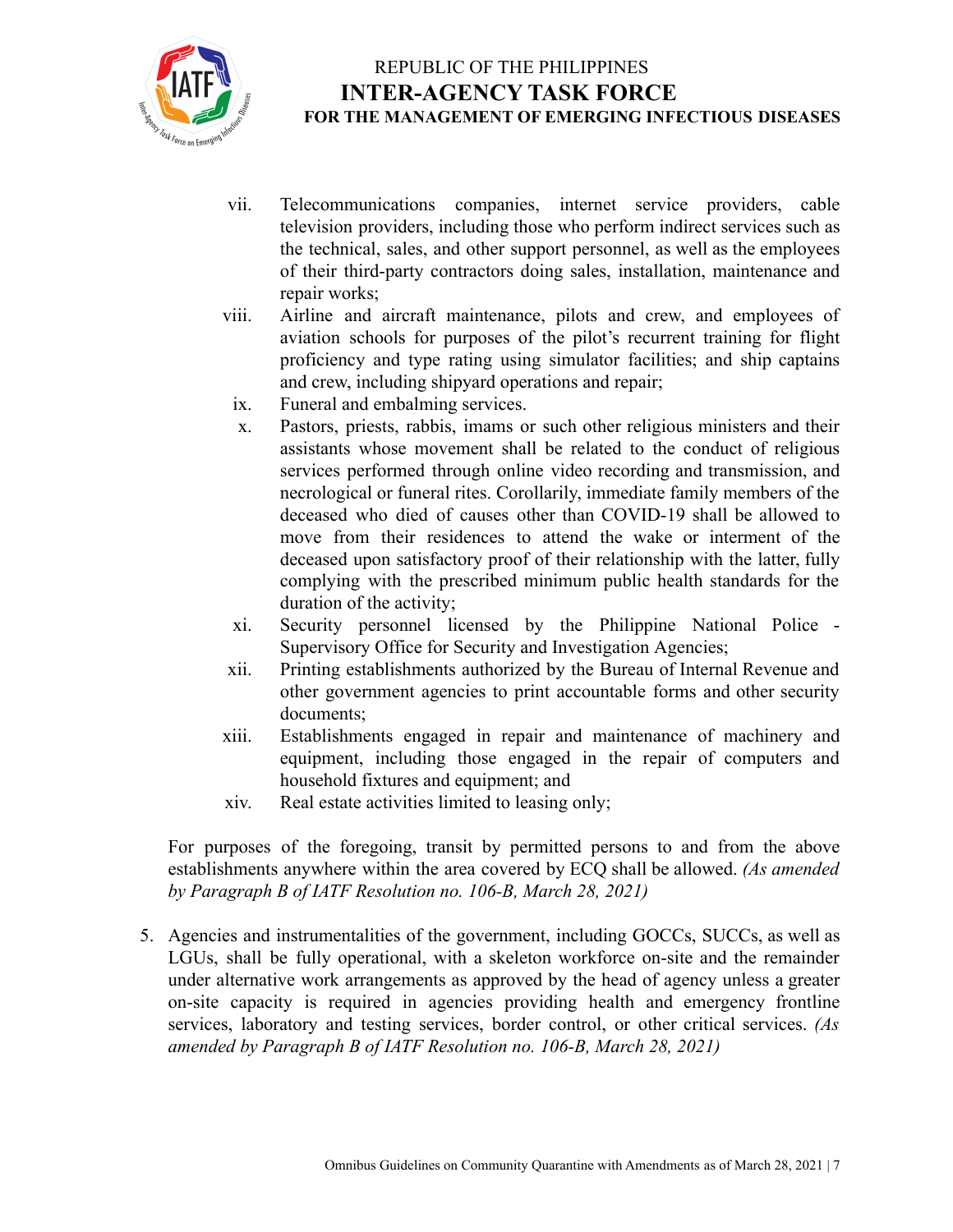

- 6. The co-equal or independent authority of the legislature (Senate and the House of Representatives), the judiciary (the Supreme Court, Court of Appeals, Court of Tax Appeals, Sandiganbayan, and the lower courts), the Office of the Ombudsman, and the Constitutional Commissions, to implement any alternative work arrangements, is recognized. *(As amended by Paragraph B of IATF Resolution no. 106-B, March 28, 2021)*
- 7. Officials and employees of foreign diplomatic missions and international organizations accredited by the Department of Foreign Affairs (DFA), whenever performing diplomatic functions and subject to the guidelines issued by the DFA, may operate with a skeleton workforce.
- 8. Only hotels or accommodation establishments with valid DOT Accreditation shall be allowed to accommodate guests and clients for legitimate purposes under a state of public health emergency. The operations of such hotels and accommodation establishments, as well as ancillary establishments within their premises such as restaurants, cafés, gyms, spas, function halls, and the like, shall be subject to guidelines issued by the DOT and the IATF. *(As amended by Paragraph A(2) IATF Resolution No. 43, June 03, 2020, and Paragraph C(2)(4) of IATF Resolution No. 95, January 15, 2021)*
- 9. Gatherings outside of residences shall be prohibited. Gatherings at residences with any person outside of one's immediate household, shall likewise be prohibited. However, gatherings that are essential for the provision of health services, government services, or humanitarian activities authorized by the appropriate government agency or instrumentality, which shall adhere to the prescribed minimum public health standards, shall be allowed. *(As amended by Paragraph B of IATF Resolution no. 106-B, March 28, 2021)*
- 10. Face-to-face or in-person classes at all levels shall be suspended. The Education sector shall operate in accordance with existing and future guidelines of the Commission on Higher Education for higher education, Technical Educational and Skills Development Authority for technical vocational education and training, and Department of Education for basic education. *(As amended by Paragraph B of IATF Resolution no. 106-B, March 28, 2021)*
- 11. The road, rail, maritime, and aviation sectors of public transportation shall be allowed to operate at such capacity and protocols in accordance with guidelines issued by the Department of Transportation. *(As amended by Paragraph B(2) of IATF Resolution no. 106-A, March 27, 2021)*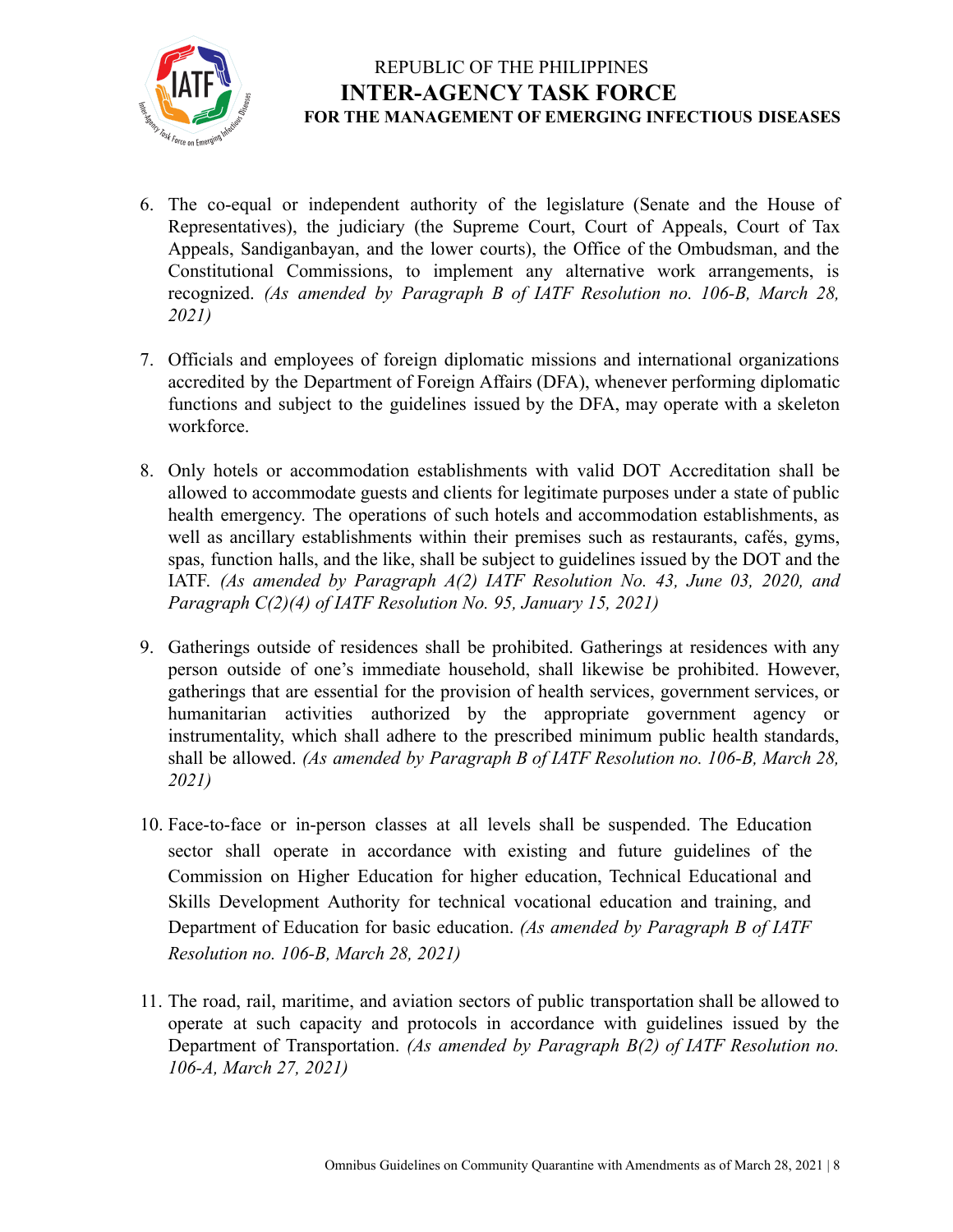

- 12. Law enforcement agencies shall recognize any of the following IDs: (i) IATF IDs issued by the regulatory agencies with jurisdiction over permitted establishments or persons, (ii) Integrated Bar of the Philippines ID for lawyers who will provide legal representation necessary to protect rights of persons under custodial investigation, to bail, and to counsel during inquest proceedings, (iii) *bona fide* IDs issued by establishments allowed under ECQ, and, (iv) if required by the LGU, local IDs for availing of essential goods and services. No other IDs or passes specifically exempting persons from community quarantine shall be required of workers of permitted establishments and/or offices without prejudice to requiring the presentation of other documents establishing the nature of their work. (*As amended by Paragraph B IATF Resolution No. 46, June 15, 2020, and Paragraph B of IATF Resolution no. 106-B, March 28, 2021)*
- 13. The movement of cargo/delivery vehicles as well as vehicles used by public utility companies shall be unhampered. Shuttle services of permitted establishments shall not be subject to an ID system but shall maintain compliance with minimum public health standards. *(As amended by Paragraph B of IATF Resolution no. 106-B, March 28, 2021)*
- 14. Private corporations are encouraged to process payrolls online. Payroll managers, and such other employees required for the processing of payroll shall be allowed to travel to their respective offices during ECQ. *(As amended by Paragraph B of IATF Resolution no. 106-B, March 28, 2021)*
- 15. Uniform curfew hours may be imposed by LGUs, subject to the guidelines issued by the Department of the Interior and Local Government. Workers, cargo vehicles, public transportation, and operating hours of permitted establishments, however, shall not be restricted by such curfew. *(Paragraph B of IATF Resolution no. 106-B, March 28, 2021)*

#### **SECTION [3] GUIDELINES FOR AREAS PLACED UNDER MODIFIED ENHANCED COMMUNITY QUARANTINE.** Areas placed under MECQ shall observe the following protocols:

- 1. Minimum public health standards shall be complied with at all times for the duration of the MECQ.
- 2. Strict home quarantine shall be observed in all households, and the movement of all residents shall still be limited to accessing essential goods and services, and for work in permitted offices or establishments or such other activities listed hereunder.
- 3. Any person below fifteen (15) years old, those who are over sixty-five years of age, those with immunodeficiency, comorbidity, or other health risks, and pregnant women,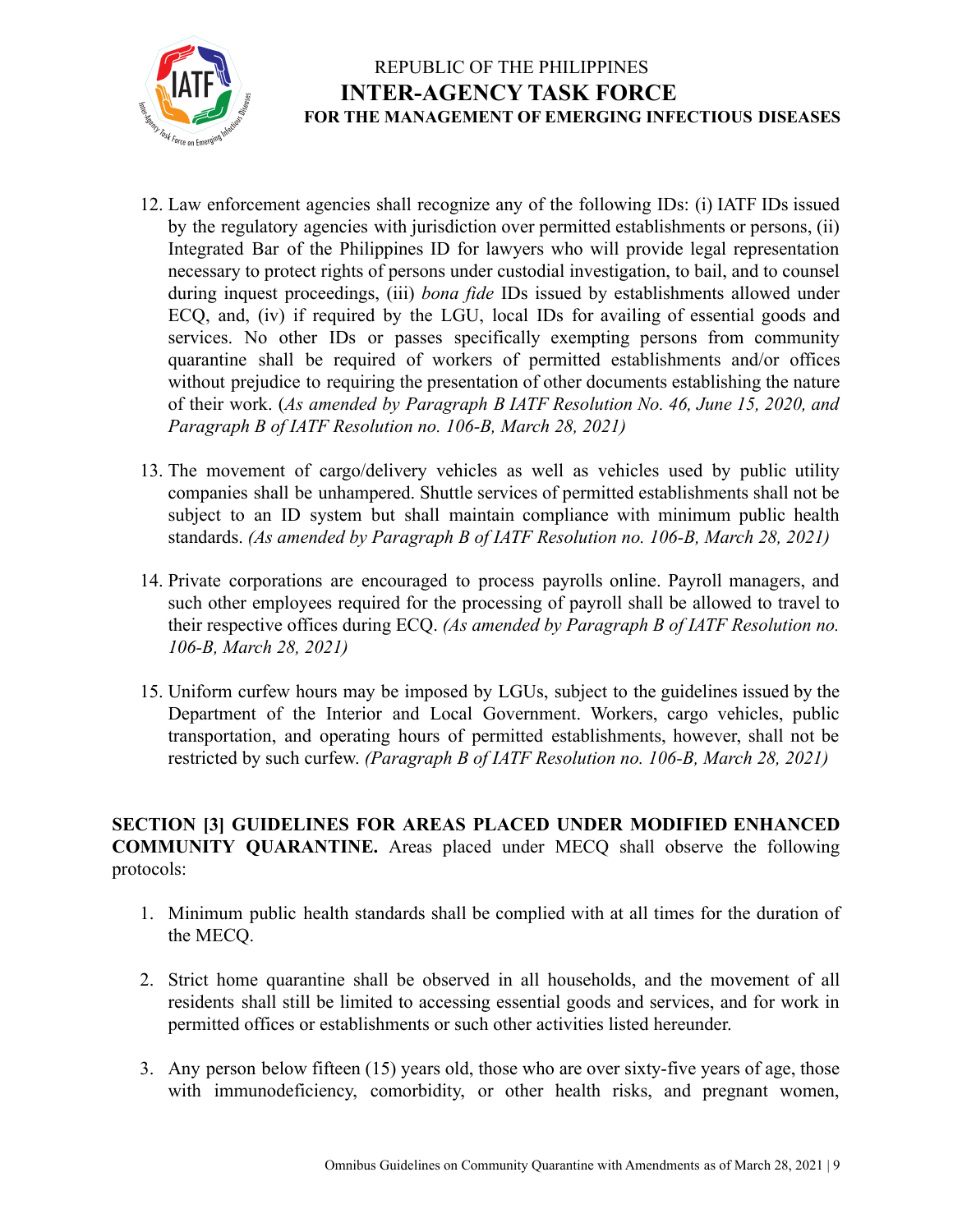

including any person who resides with the aforementioned, shall be required to remain in their residences at all times, except when indispensable under the circumstances for obtaining essential goods and services, or for work in industries and offices or such other activities permitted in this Section. (As amended by Paragraph A of IATF Resolution No. 79, October 15, 2020)

- 4. The following shall be allowed to operate at full operational capacity:
	- a. All establishments, persons, or activities permitted to operate, work, or be undertaken under Section 2(4) of these Guidelines;
	- b. Media establishments, without need of PCOO accreditation;
	- c. BPOs and export-oriented establishments, without need to set up onsite or near-site accommodation arrangements;
	- d. E-commerce companies;
	- e. Other postal and courier services, as well as delivery services for articles or products not mentioned under Section 2 of these Omnibus Guidelines;
	- f. Rental and leasing, other than real estate, such as vehicles and equipment for permitted sectors;
	- g. Employment activities that involve the recruitment and placement for permitted sectors; and
	- h. Housing services activities, such as but not limited to plumbing, roofing, and electrical works.
- 5. The following offices, establishments or individuals conducting or providing the following activities or services are allowed to operate at fifty percent (50%) operational capacity, while encouraging work-from-home and other flexible work arrangements, where applicable:
	- a. Other manufacturing industries classified as beverages, including alcoholic drinks; electrical machinery; wood products and furniture; non-metallic products; textiles and clothing/wearing apparels; tobacco products; paper and paper products; rubber and plastic products; coke and refined petroleum products; other non-metallic mineral products; computers, electronic and optical products; electrical equipment; machinery and equipment; motor vehicles, trailers and semi-trailers; other transport equipment; and others;
	- b. Other real estate activities;
	- c. Administrative and office support such as, but not limited to, providing photocopying and billing services;
	- d. Other financial services not mentioned in Section 2 of these Omnibus Guidelines, such as, money exchange, insurance, reinsurance and non-compulsory pension funding;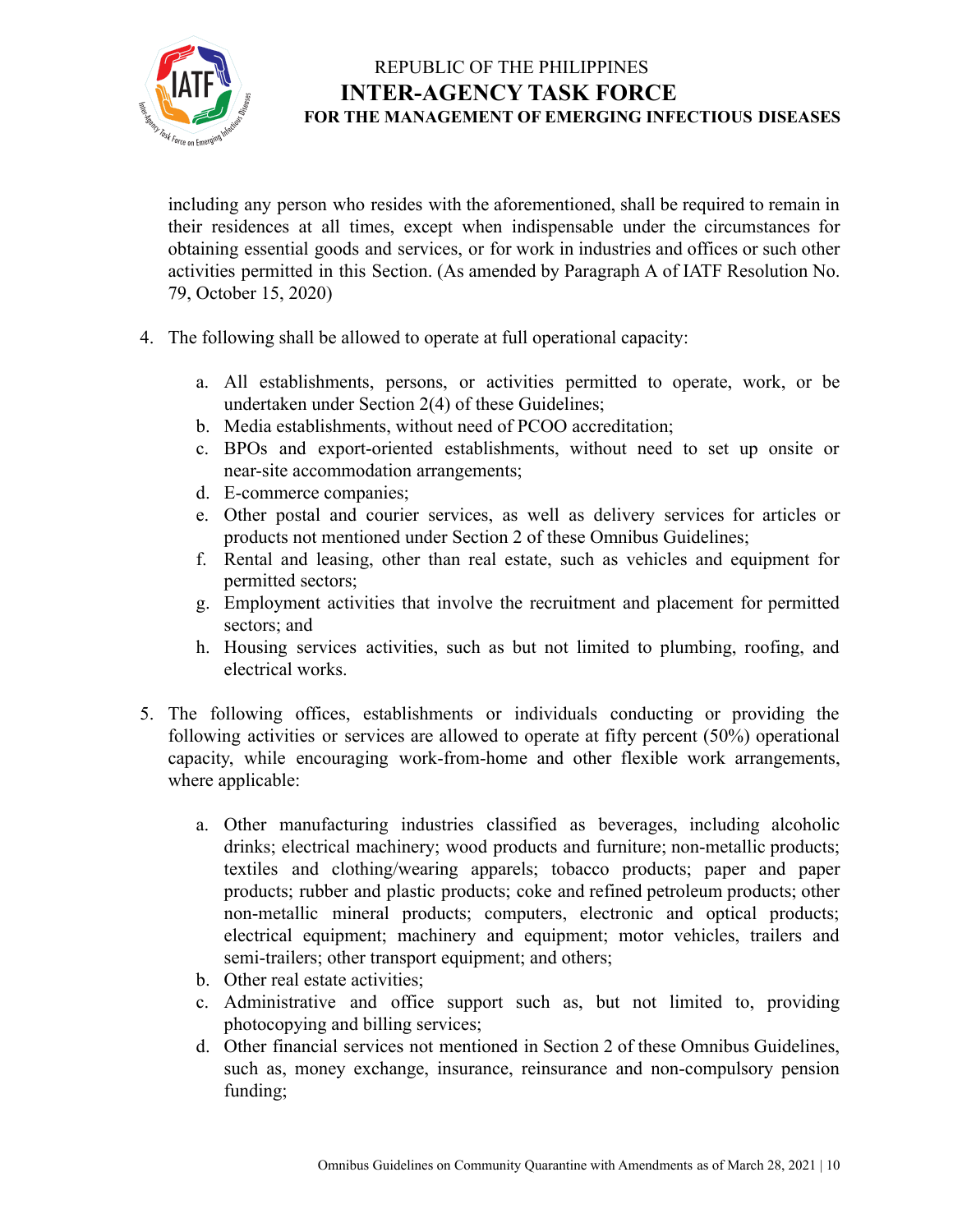

- e. Legal and accounting services;
- f. Management consultancy services or activities;
- g. Architectural and engineering activities, including technical testing and analysis;
- h. Science and technology, and research and development;
- i. Recruitment and placement agencies for overseas employment.
- j. Advertising and market research;
- k. Computer programming and information management services;
- l. Publishing and printing services;
- m. Film, music and television production;
- n. Photography, fashion, and industrial, graphic and interior design;
- o. Wholesale and retail trade of vehicles and their parts and components;
- p. Repair and maintenance of vehicles as well as its parts or components, including car wash services;
- q. Malls and commercial centers, subject to the guidelines issued by the DTI;
- r. Dining establishments and restaurants, but for delivery and take-out only;
- s. Hardware stores;
- t. Clothing and accessories;
- u. Bookstore and school and office supplies;
- v. Baby or infant care supplies;
- w. Pet food and pet care supplies;
- x. Information technology, communications and electronic equipment;
- y. Flower, jewelry, novelty, antique and perfume shops; and
- z. Toy stores, *Provided,* that their playgrounds and amusement areas, if any, shall remain closed;
- aa. Firearms and ammunition trading establishments, subject to strict regulation of the PNP-Firearms and Explosives Office; and
- bb. Pastors, priests, rabbi, imams, and other religious ministers insofar as providing home religious services to households. *Provided* that proper protocols shall be observed, such as social distancing, wearing of face masks and the like.
- 6. Agencies and instrumentalities of the government, including GOCCs, as well as LGUs may operate with a skeleton workforce in combination with other alternative work arrangements as approved by the head of agency unless a different operational capacity is required in agencies providing health and emergency frontline services, border control, and other critical services.
- 7. Accredited diplomatic missions and international organizations shall be advised to operate under a skeleton workforce, without prejudice to alternative work arrangements as the said missions or organizations may deem proper.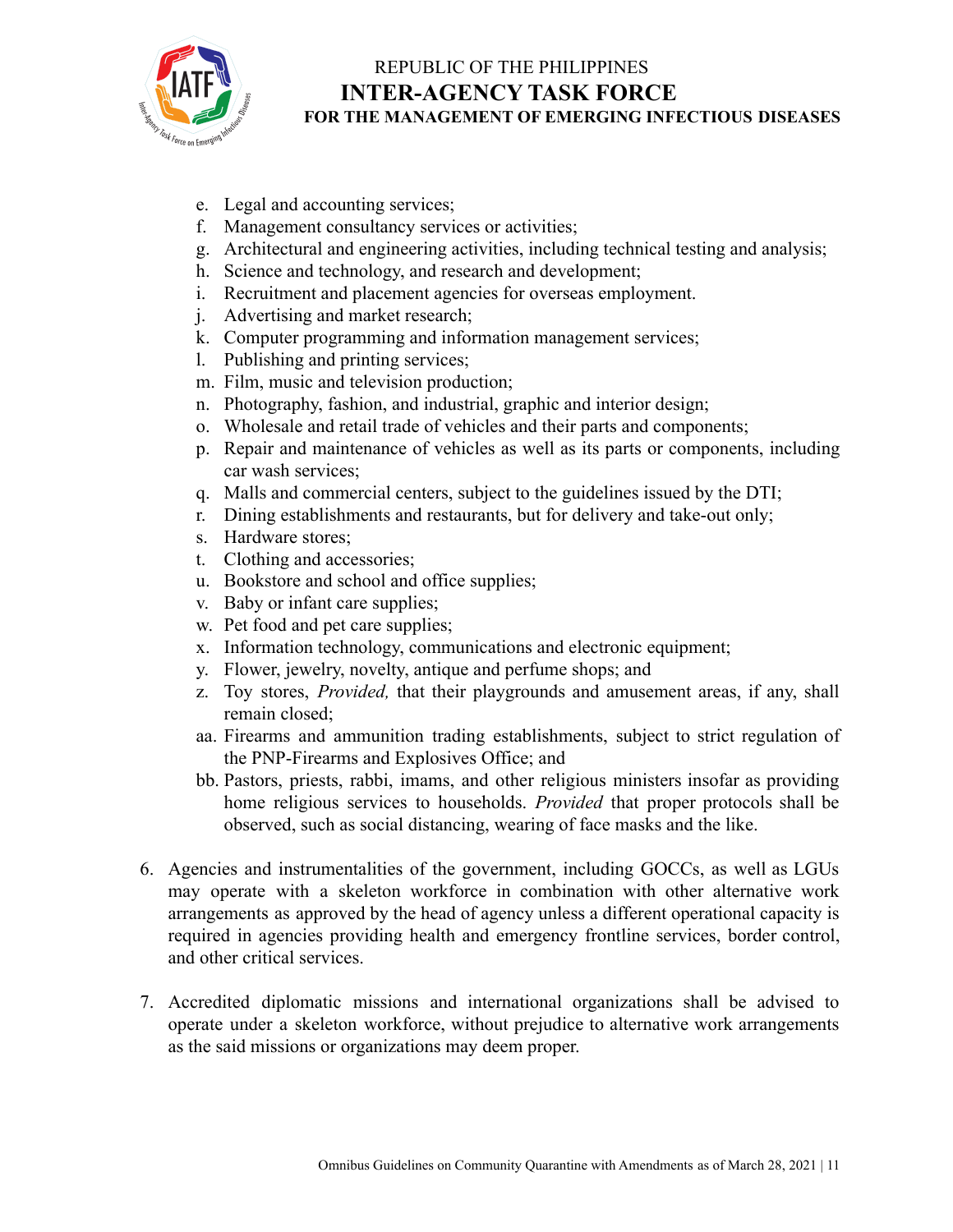

- 8. Only hotels or accommodation establishments with valid DOT Accreditation shall be allowed to accommodate guests and clients for legitimate purposes under a state of public health emergency. The operations of such hotels and accommodation establishments, as well as ancillary establishments within their premises such as restaurants, cafés, gyms, spas, function halls, and the like, shall be subject to guidelines issued by the DOT and the IATF.*(As amended by Paragraph A(2) of IATF Resolution No. 43, June 03, 2020, and Paragraph C(2)(4) of IATF Resolution No. 95, January 15, 2021)*
- 9. Mass gatherings such as but not limited to, movie screenings, concerts, sporting events, and other entertainment activities, community assemblies, and non-essential work gatherings shall be prohibited. Gatherings that are for the provision of critical government services and authorized humanitarian activities while adhering to the prescribed minimum health standards shall be allowed. Religious gatherings shall be limited to not more than five (5) persons until otherwise modified through subsequent issuances of the IATF.
- 10. Face-to-face or in-person classes at all levels shall be suspended.
- 11. Public transportation shall be suspended. This notwithstanding, commissioned shuttle services for employees of permitted offices or establishments, as well as point-to-point transport services provided by the government shall be allowed to operate, giving priority to healthcare workers.
- 12. Private transportation such as company shuttles and personal vehicles utilized by persons authorized outside their residences are allowed subject to the guidelines provided by DOTr. The use of bikes and other non-motorized transportation is strongly encouraged.
- 13. Limited operations in malls and shopping centers shall be allowed, except for leisure establishments and services which shall continue to be closed. *Provided,* that establishments and services allowed to operate in malls and shopping centers may only operate at a capacity consistent with items (4) and (5) of this Section. *Provided, further*, those below fifteen (15) years old, those who are over sixty-five years of age and those with immunodeficiency, comorbidity, or other health risks, and pregnant women, including any person who resides with the aforementioned, may not enter malls and shopping centers except when indispensable under the circumstances for obtaining essential goods and services or for work in establishments located therein. *Provided, finally*, that such operations must comply with the guidelines of the DTI until otherwise modified through subsequent issuances of the IATF.
- 14. In addition to those allowed and enumerated construction projects under Section 2 of these Guidelines, other essential and priority public and private construction projects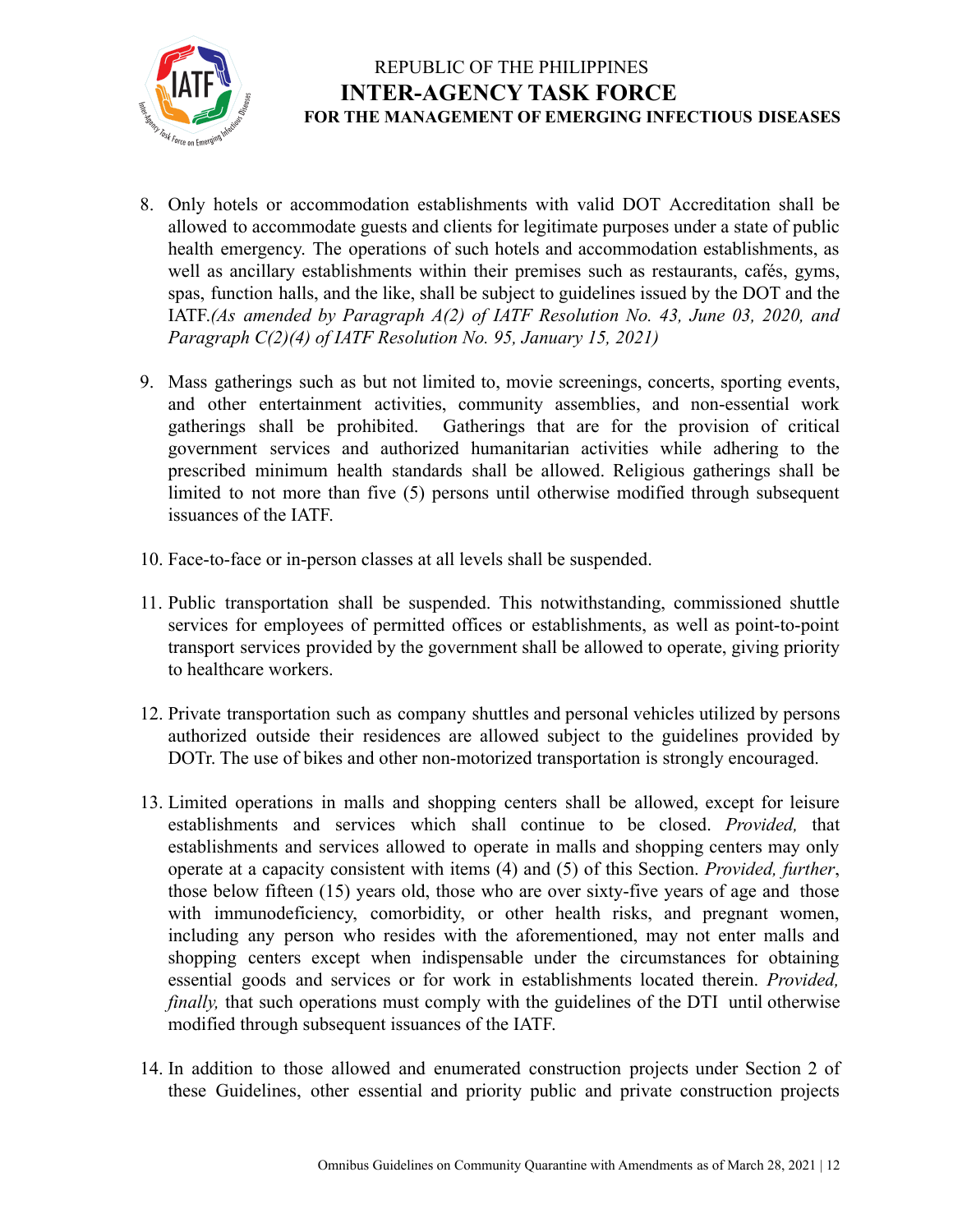

shall be allowed, subject to compliance with the DPWH construction safety guidelines: *Provided,* however, that small scale-projects as defined by the DPWH shall not be allowed.

- 15. The following shall not be allowed to operate within an area under MECQ:
	- a. Tourist destinations such as water parks, reservation service and related services;
	- b. Entertainment industries such as cinemas, theaters, and karaoke bars;
	- c. Kid amusement industries such as playroom and kiddy rides;
	- d. Libraries, archives, museums and cultural centers;
	- e. Gyms, fitness studios and sports facilities; and
	- f. Personal care services such as massage parlors, sauna, facial care and waxing.
- 16. The provisions relative to processing of payrolls, the RapidPass system, use of government owned or hired vehicles and identification cards for humanitarian assistance actors and public and private employees in areas under ECQ shall likewise apply in areas under MECQ.
- 17. Individual outdoor exercise such as outdoor walks, jogging, running or biking are allowed within MECQ areas. *Provided,* that the minimum health standards and precautions such as the wearing of masks and the maintenance of social distancing protocols are observed.
- 18. Other exemptions from the ECQ through previous IATF resolutions or issuances by the Office of the President shall also be applied in MECQ.

#### **SECTION [4] GUIDELINES FOR AREAS UNDER GENERAL COMMUNITY QUARANTINE.** Areas placed under GCQ shall observe the following protocols:

- 1. Minimum public health standards shall be complied with at all times for the duration of the GCQ.
- 2. The movement of all persons in areas placed under GCQ shall be limited to accessing essential goods and services, and for work in the offices or industries permitted to operate hereunder. *Provided*, that movement for leisure purposes shall not be allowed.
- 3. Any person below fifteen (15) years old, those who are over sixty-five years (65) of age, those with immunodeficiency, comorbidity, or other health risks, and pregnant women, including any person who resides with the aforementioned, shall be required to remain in their residences at all times, except when indispensable under the circumstances for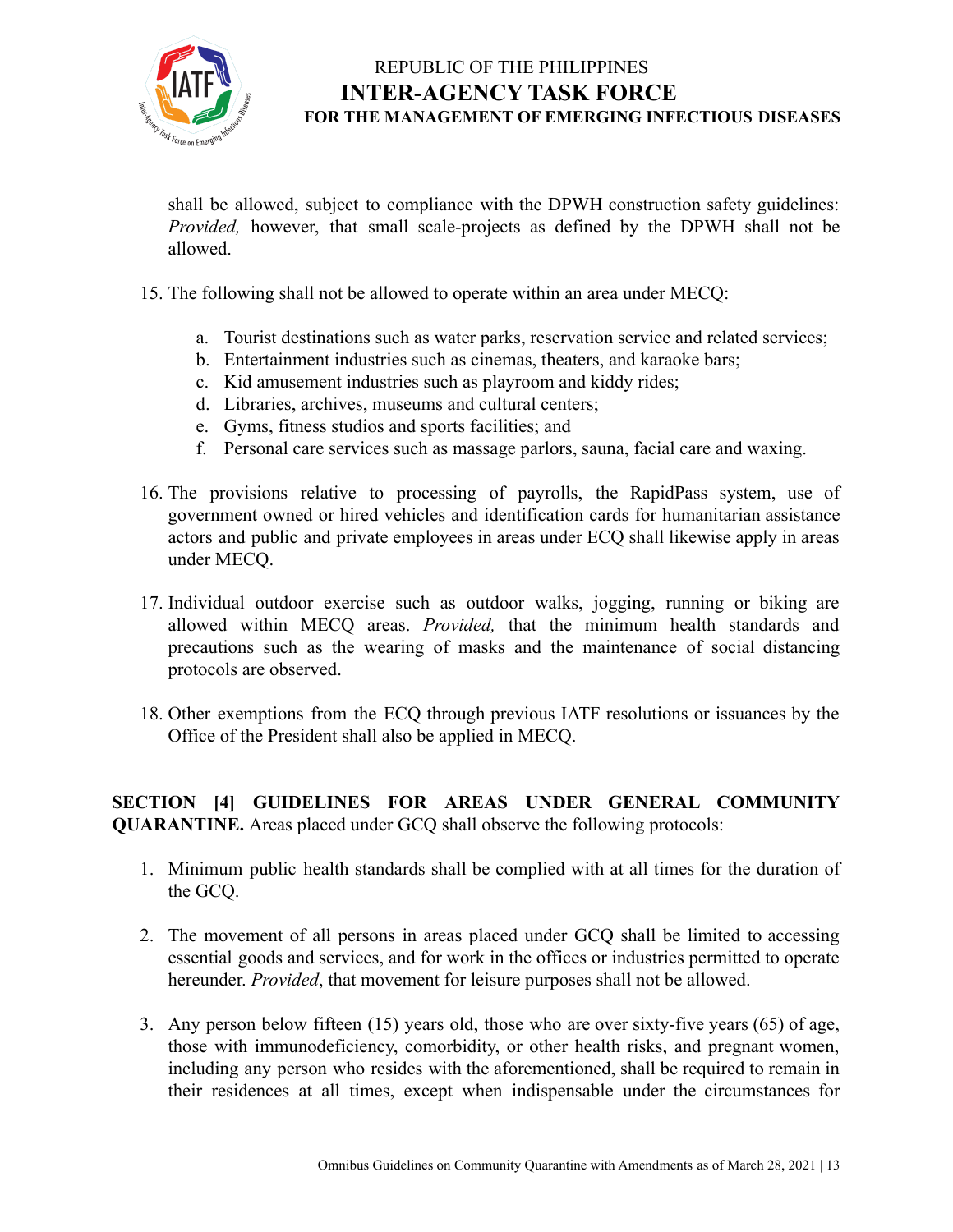

obtaining essential goods and services or for work in permitted industries and offices. (As amended by Paragraph A of IATF Resolution No. 79, October 15, 2020)

- 4. Work in all government offices may be at full operational capacity or under such alternative work arrangements as agencies may deem proper in accordance with the relevant rules and regulations issued by the Civil Service Commission (CSC). *Provided that* for offices requiring employees to report physically, commissioned shuttle services as well as point-to-point transport services may be provided.
- 5. Accredited diplomatic missions and international organizations may operate at fifty percent (50%) capacity. Alternative work arrangements such as flexible work arrangements, compressed work week, telework, and telecommuting is strongly encouraged.
- 6. All permitted establishments and activities under Section 2(4) shall be allowed to operate or be undertaken at full operational capacity. In addition, the following sectors or industries shall be allowed to operate at an operational capacity provided herein:
	- a. **Category I Industries -** Power, energy, water, and other utilities, agriculture, fishery, and forestry industries, food manufacturing and food supply chain businesses, including food retail establishments such as supermarkets, grocery stores, and food preparation establishments insofar as take-out and delivery services, food delivery services, health-related establishments, the logistics sector, information technology and telecommunication companies, the media, at full operational capacity;
	- b. **Category II Industries -** Mining and other manufacturing, and electronic commerce companies, as well as other delivery, repair and maintenance, and housing and office services, at anywhere between fifty percent (50%) up to full operational capacity, and without prejudice to work-from-home and other alternative work arrangements; and
	- c. **Category III Industries -** Financial services, legal and accounting, and auditing services, professional, scientific, technical, and other non-leisure services, barbershops and salons and other non-leisure wholesale and retail establishments, from skeleton workforce to fifty percent (50%) operational capacity, and without prejudice to work-from-home and other alternative work arrangements.

The foregoing lists of sectors and industries per category are illustrative. Specific industries under each category are reflected in a separate document issued by the DTI which shall contain the updated guidelines to implement gradual increase of operational and venue capacity including operating hours, without diminution of the current capacities and hours previously allowed. This is without prejudice to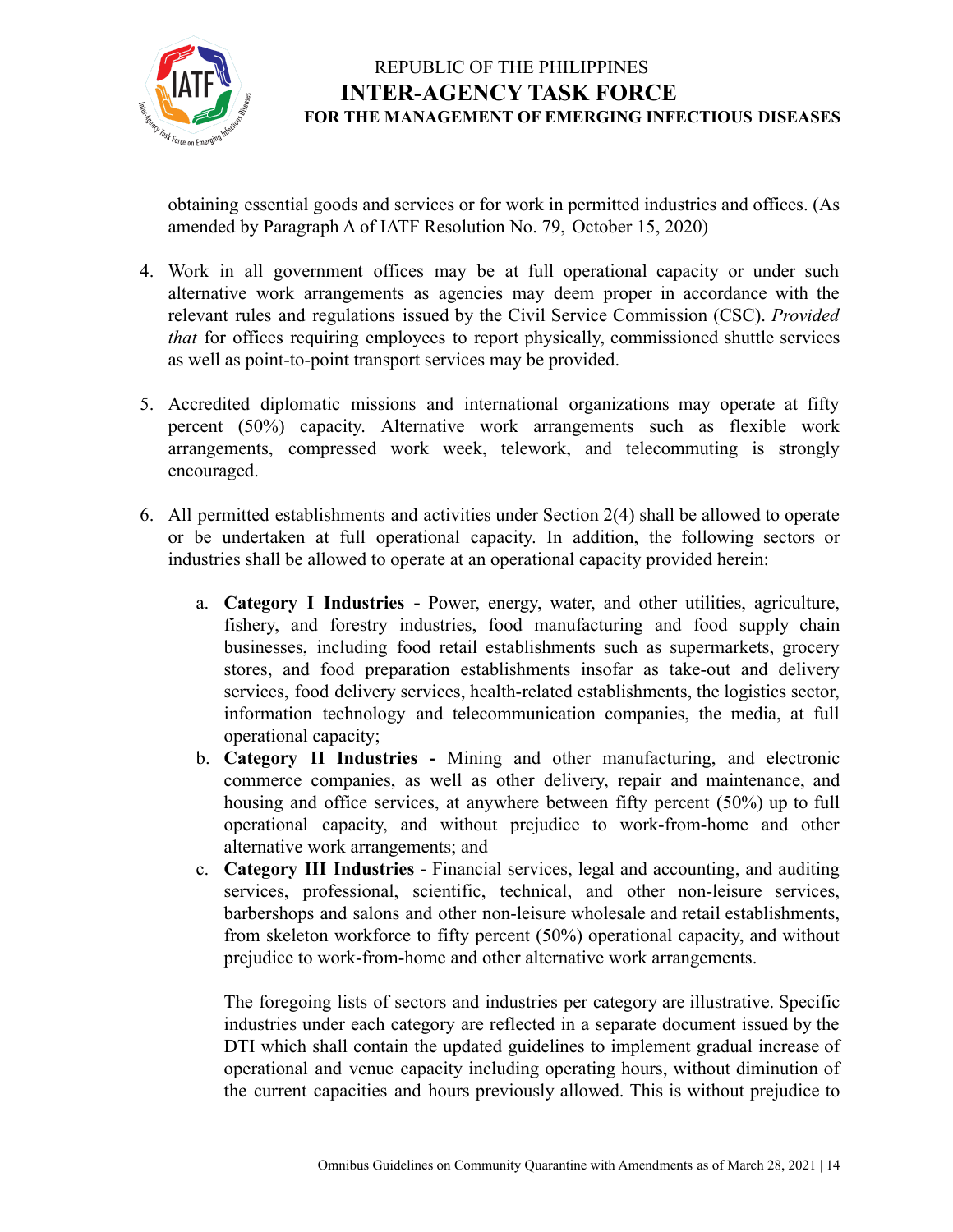

the authority of the DTI to recategorize industries as may be found in Paragraphs (6) and (9) herein.(As amended by Paragraph  $B(2)(c)$  of IATF Resolution No. 41, May 29, 2020, Paragraph B(1) of IATF Resolution No. 49, June 25, 2020, Paragraph E of IATF Resolution No. 51, July 02, 2020, Paragraph C of IATF Resolution No. 56, July 16, 2020, and by Paragraph A of IATF Resolution No. 79, October 15, 2020)

- 7. Limited operations in malls and shopping centers shall be allowed, except for leisure establishments and services which shall continue to be closed. *Provided,* that establishments and services allowed to operate in malls and shopping centers may only operate at a capacity consistent with Section 2(4) of these Omnibus Guidelines. *Provided, further*, those below fifteen (15) years old, those who are over sixty-five years of age and those with immunodeficiency, comorbidity, or other health risks, and pregnant women, including any person who resides with the aforementioned, may not enter malls and shopping centers except when indispensable under the circumstances for obtaining essential goods and services or for work in establishments located therein until otherwise modified through subsequent issuances of the IATF. *Provided, finally,* that operations of malls and shopping centers are subject to the guidelines of the DTI. (As amended by Paragraph A of IATF Resolution No. 79, October 15, 2020)
- 8. All public and private construction projects shall be allowed, but with strict compliance to the construction safety guidelines issued by the DPWH for the implementation of infrastructure projects during the COVID-19 pandemic.
- 9. Amusement, gaming, and fitness establishments, as well as those in the kids and the tourism industries, and all **Category IV** industries may not operate. Industries in **Category IV** are reflected in the DTI issuance mentioned above. The DTI, in consultation with the Department of Finance, Department of the Interior and Local Government, and the Department of Tourism is hereby authorized to gradually recategorize industries from Category IV to Category III as may be deemed necessary. The resumption of, or gradual increase in operating capacity, and continued operations of Category III industries shall be subject to their proprietors' compliance with the proper health protocols set by the DTI. Further, their compliance shall be assessed through a post-audit mechanism which shall be led by the DTI, DOH, LGU Health Office and/or other deputized organizations. (As amended by Paragraph C of IATF Resolution No. 56, July 16, 2020)
- 10. Only hotels or accommodation establishments with valid DOT Accreditation shall be allowed to accommodate guests and clients for legitimate purposes under a state of public health emergency. The operations of such hotels and accommodation establishments, as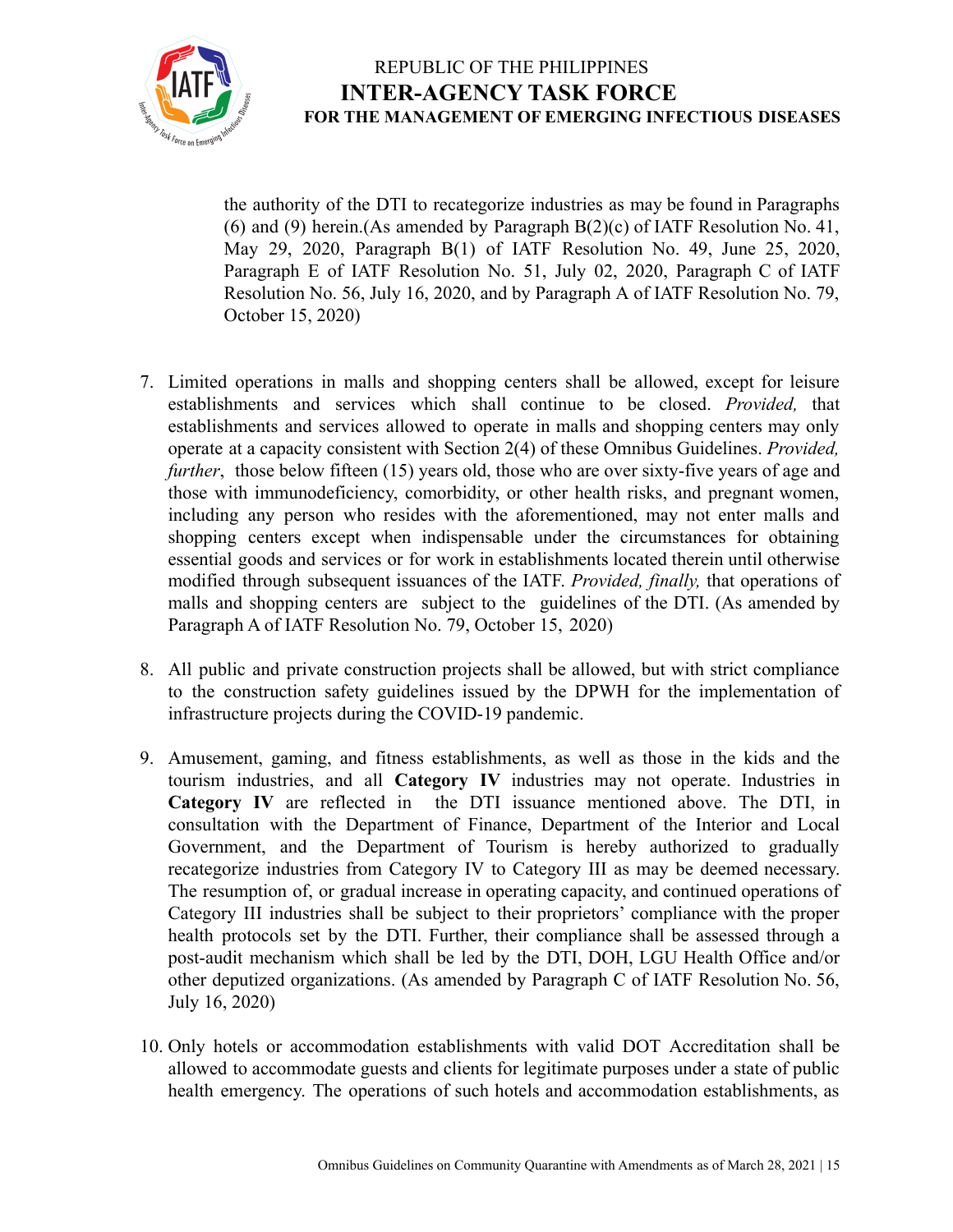

well as ancillary establishments within their premises such as restaurants, cafés, gyms, spas, function halls, and the like, shall be subject to guidelines issued by the DOT and the IATF. *(As amended by Paragraph A(2) of IATF Resolution No. 43, June 03, 2020, Paragraph D of IATF Resolution No. 48, June 22, 2020, Paragraph B(2) of IATF Resolution No. 49, June 25, 2020, C(3) of IATF Resolution No. 70, September 10, 2020, Paragraph A of IATF Resolution No. 79, October 15, 2020, and further amended by Paragraph C(2)(4) of IATF Resolution No. 95, January 15, 2021)*

- 11. Face-to-face or in-person classes shall be suspended. For Academic Year 2020-2021, the following shall be observed for the conduct of classes:
	- a. For basic education, the Basic Education Learning Continuity Plan of the Department of Education (DepEd) shall be adopted, as follows:
		- i. Opening of classes for the basic education shall be on 24 August 2020 and shall end on 30 April 2021;
		- ii. Opening of private schools will be allowed within the period provided by law. *Provided,* that school learning continuity plan shall be submitted; no face-to-face classes will be allowed earlier than 24 August 2020; and, from 24 August, face-to-face learning shall only be allowed when the local risk severity grading permits, and subject to compliance with minimum public health standards;
		- iii. Adoption of various learning delivery options such as but not limited to face-to-face, blended learnings, distance learnings, and homeschooling and other modes of delivery shall be implemented depending on the local COVID Risk Severity Classification and compliance with minimum public health standards; and
		- iv. Conduct of curricular and co-curricular activities involving gatherings such as science fairs, showcase of portfolios, trade fairs, school sports, campus journalism, festival of talents, job fairs, and other similar activities is cancelled, except those conducted online.
	- b. For higher education, the recommendations of the Commission on Higher Education (CHED) for higher education institutions (HEIs) shall be adopted, as follows:
		- i. The rolling opening of classes will be based on education delivery mode, compliance with minimum health standards and the situation on the ground:
			- 1. HEIs using full online education can open anytime;
			- 2. HEIs using flexible learning can open anytime in August 2020;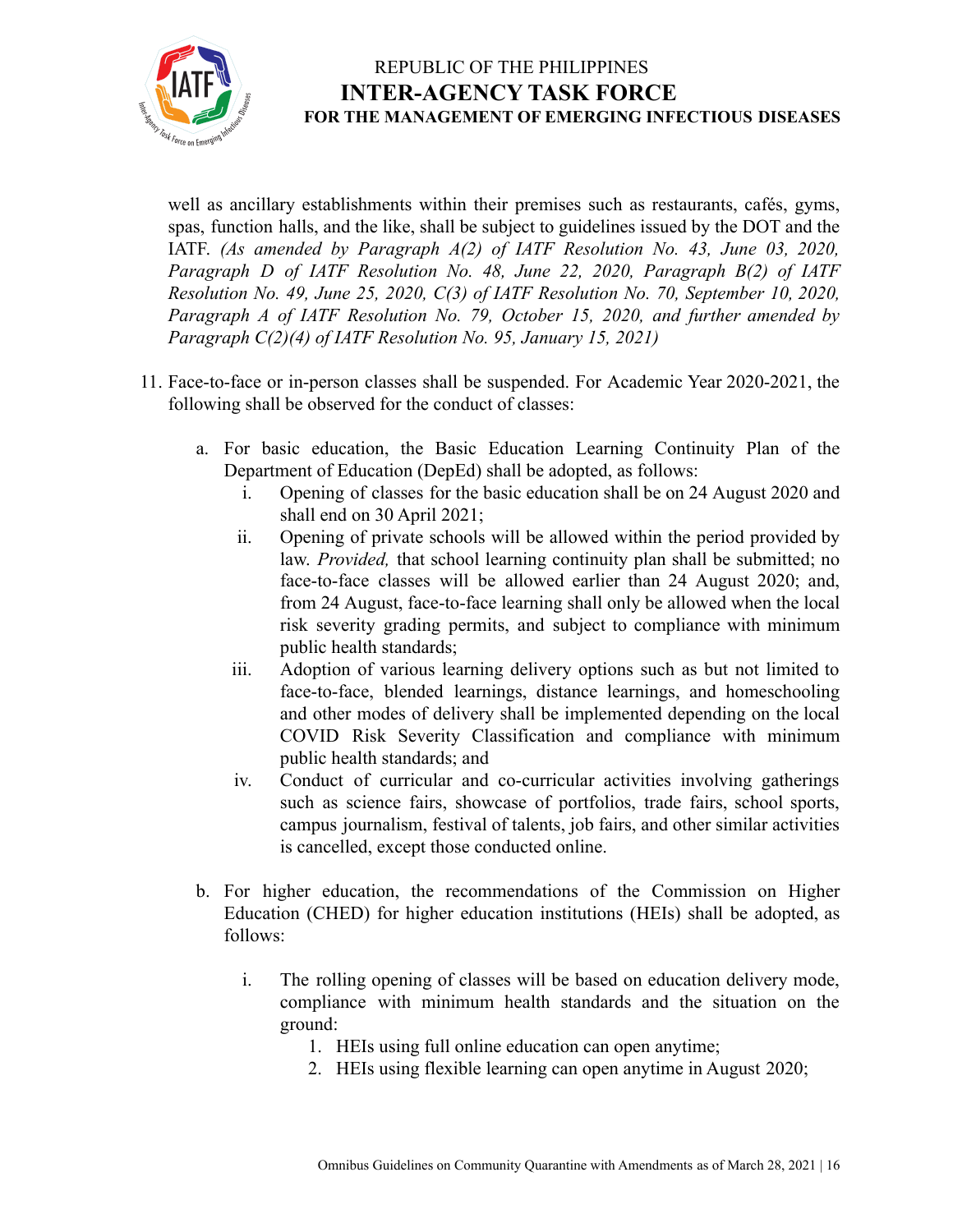

- 3. HEIs using significant face-to-face or in-person mode can open not earlier than 01 September 2020;
- 4. No face-to-face or in-person classes until 31 August 2020.
- ii. Private HEIs are encouraged to change their academic calendar and open in August 2020.
- c. For technical vocational education and training (TVET) of the Technical Educational and Skills Development Authority (TESDA), the following trainings and assessments may be conducted or provided by Technical Vocational Institutions (TVIs) and TESDA Technology Institutions (TTIs) subject to compliance with TESDA Guidelines and minimum public health standards.
	- i. Full online/E-learning trainings;
	- ii. All training programs related to agriculture/fishery qualifications for food production and processing, domestic work, and other TVET qualifications as may be allowed by the DTI;
	- iii. Distance Learning for TVET programs;
	- iv. E-learning component of Blended Learning for TVET programs
	- v. Dual Training System, Enterprise-Based Training, and In-Plant Training in establishments allowed to operate under GCQ, and
	- vi. Virtual Assessment and Portfolio Assessment through electronic means for certain TVET qualifications.
	- vii. Face-to-face competency assessment for domestic work, caregiver and housekeeping qualifications, ship's catering, and such other TVET qualifications as may be allowed by DTI up to 50% assessment site capacity, provided there is strict compliance with minimum public health standards, TESDA Guidelines and consultation with local government units. (*As amended by Paragraph C of IATF Resolution No. 47, June 19, 2020, and Paragraph B of IATF Resolution No. 78, October 08, 2020.)*
- 12. Except as may be authorized by subsequent IATF resolutions, mass gatherings shall be prohibited. Gatherings that are for the provision of critical government services and authorized humanitarian activities while adhering to the prescribed minimum health standards shall be allowed. Religious gatherings in areas under General Community Quarantine shall be allowed up to fifty percent (50%) of the seating capacity. *Provided that,* religious gathering shall be limited to the conduct of religious worship and/or service; *Provided further,* that there is no objection from the local government unit where the religious gathering may take place. The religious denominations should strictly observe their submitted protocols and the minimum public health standards, particularly the social distancing measures and non-pharmaceutical interventions such as the obligatory wearing of face masks and immediate availability of hand hygiene necessities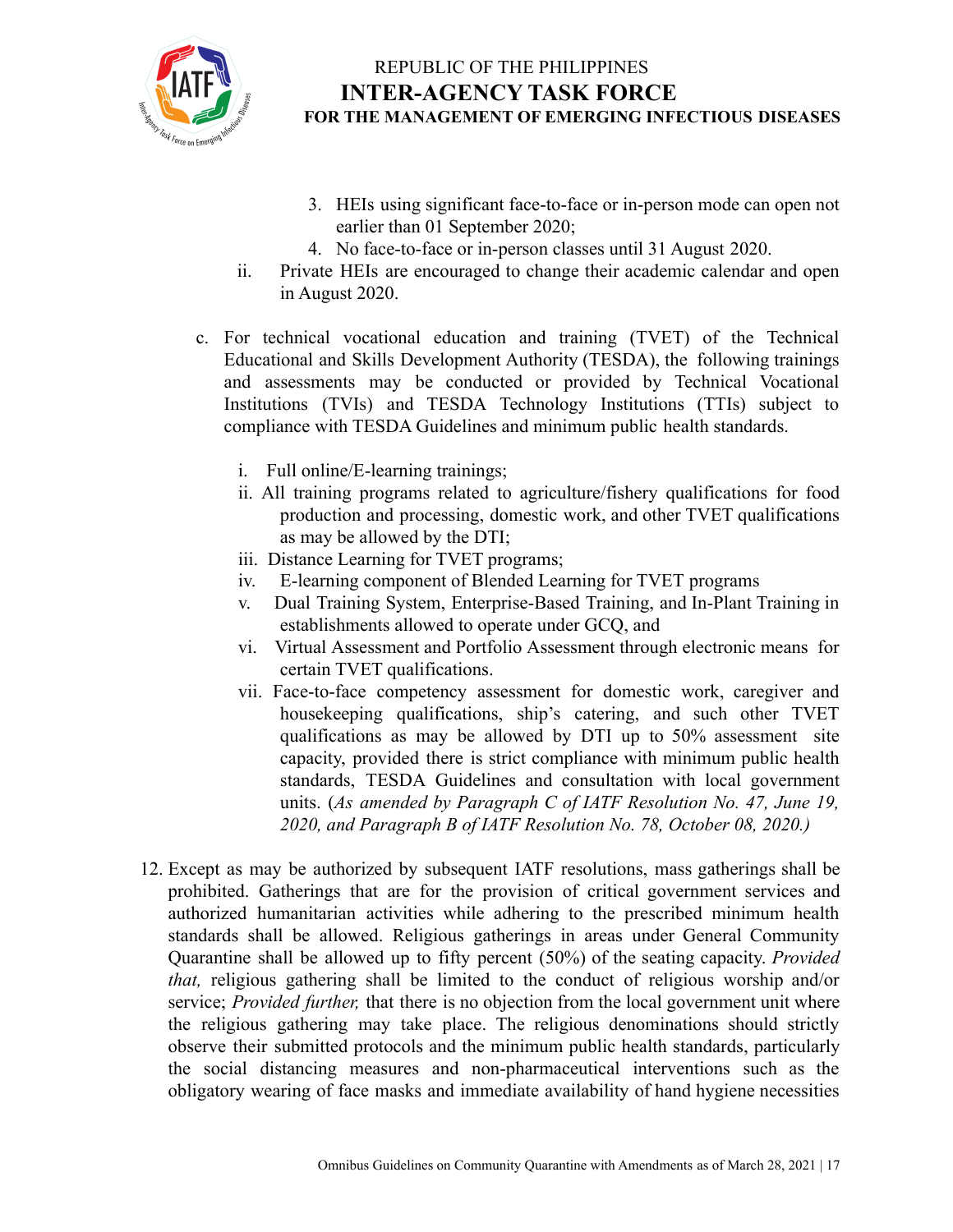

in the premises. (*As amended by Paragraph B of IATF Resolution No. 80, October 22, 2020, Paragraph A of IATF Resolution No. 99, February 11, 2021, and Paragraph A of IATF Resolution No. 100, February 18, 2021*)

- 13. Outdoor non-contact sports and other forms of exercise such as but not limited to walking, jogging, running, biking, golf, swimming, tennis, badminton, equestrian, range shooting, diving, and skateboarding are allowed. Provided, that the minimum public health standards such as the wearing of masks and the maintenance of social distancing protocols, and no sharing of equipment where applicable, are observed. Provided, further, that operations of the relevant clubhouses or similar establishments, if any, shall be limited to basic operations and restaurants and cafés therein are hereby allowed to operate at thirty percent (30%) venue capacity provided that it allows for social distancing protocols and that such establishments are compliant with the proper protocols prescribed by the DTI. In this regard, the operation of these dine-in establishments is hereby allowed up to 9:00 PM. For this purpose, the prohibition in Section 4(3) does not apply. Spectators in all non-contact sports and exercises shall be prohibited.(As amended by Paragraph A(3)(a) of IATF Resolution No. 43, June 03, 2020 and further amended by Paragraph D of IATF Resolution No. 48, June 22, 2020, Paragraph B(3) of IATF Resolution No. 49, June 25, 2020, and Paragraph B of IATF Resolution No. 56, July 16, 2020.)
- 14. The road, rail, maritime, and aviation sectors of public transportation shall be allowed to operate at such capacity and protocols in accordance with guidelines issued by the DOTr. (*As amended by Paragraph D(7)(a) IATF Resolution No. 94, January 14, 2021)*
- 15. Visits to open-air memorial parks and cemeteries shall be limited to not more than ten (10) persons per group. The number of groups allowed at any given time shall be left to the discretion of the management of such memorial parks and cemeteries taking into consideration minimum public health standards and social distancing. (*As introduced by IATF Resolution No. 49, June 25, 2020*)

**SECTION [5] GUIDELINES FOR AREAS PLACED UNDER MODIFIED GENERAL COMMUNITY QUARANTINE.** Areas placed under MGCQ shall observe the following protocols:

- 1. Minimum public health standards shall be complied with at all times for the duration of the MGCQ.
- 2. The movement of all persons in areas placed under MGCQ shall be limited to accessing essential goods and services, for work in the offices or industries permitted to operate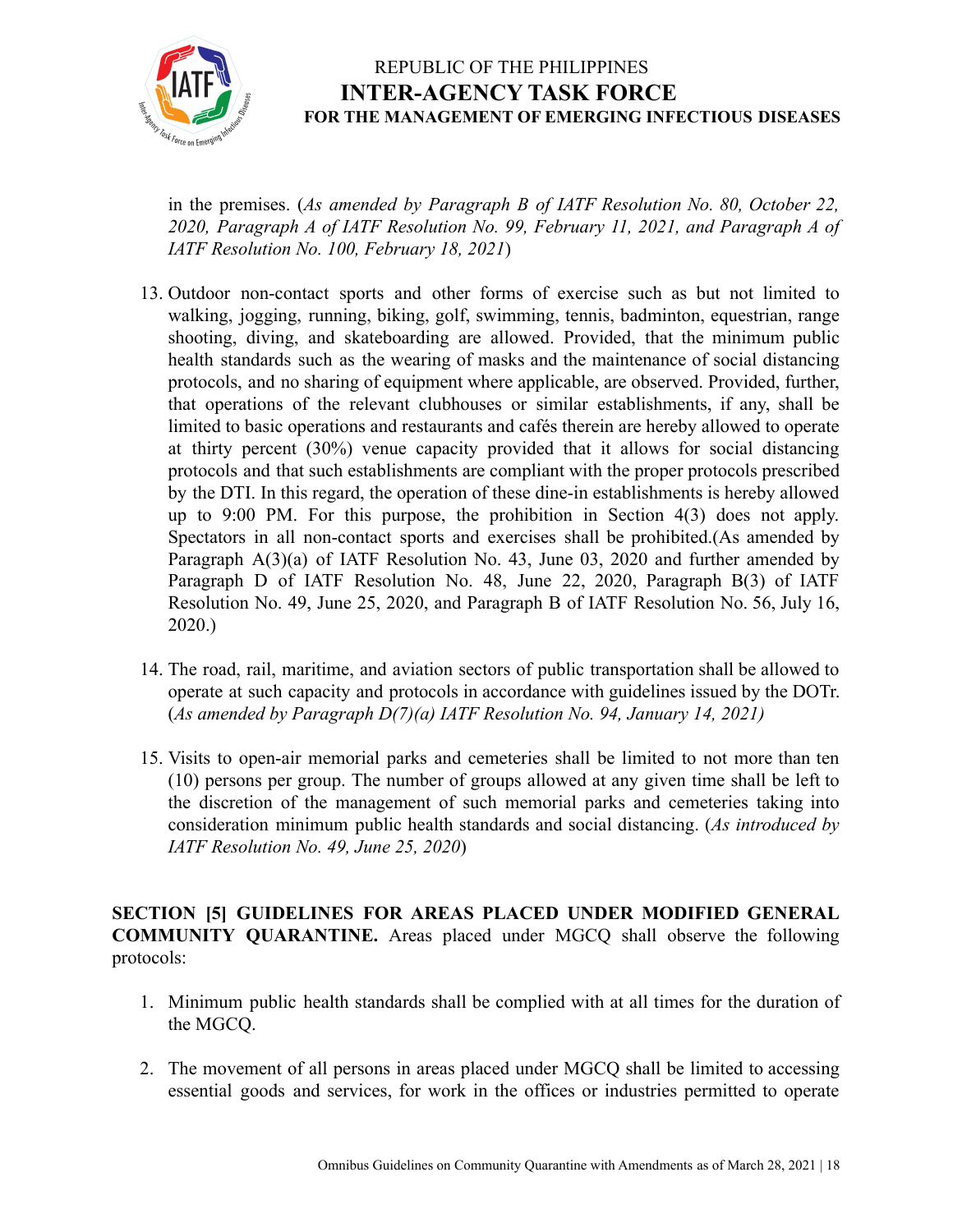

hereunder, and for other activities permitted under this Section. *(As amended by Paragraph A(4)(a) of IATF Resolution No. 43, June 03, 2020)*

- 3. Any person below fifteen (15) years old, those who are over sixty-five (65) years of age and above, those with immunodeficiency, comorbidity, or other health risks, and pregnant women shall be required to remain in their residences at all times; Provided that all activities and movements allowed under other Sections of these Guidelines for the foregoing persons shall continue to be permitted under MGCQ. *(As amended by Paragraph A(4)(b) of IATF Resolution No. 43, June 03, 2020, Paragraph A of IATF Resolution No. 79, October 15, 2020, Paragraph B(8) of IATF Resolution No. 84, November 19, 2020, and by Paragraph B of IATF Resolution No. 95, January 21, 2021. Lowering of age-based restrictions suspended pursuant to IATF Resolution No. 96, January 26, 2021.)*
- 4. Indoor and outdoor non-contact sports and other forms of exercise such as but not limited to walking, jogging, running, biking, golf, swimming, tennis, badminton, equestrian, range shooting, and skateboarding are allowed. *Provided,* that the minimum public health standards such as the wearing of masks and the maintenance of social distancing protocols, and no sharing of equipment where applicable, are observed. For this purpose, the prohibition in Section 5(3) does not apply. Spectators in all non-contact sports and exercises shall be prohibited. *(As amended by Paragraph A(4)(c) of IATF Resolution No. 43, June 03, 2020, and Paragraph B of IATF Resolution No. 56, July 16, 2020)*
- 5. Mass gatherings such as but not limited to, movie screenings, concerts, sporting events, and other entertainment activities, religious services, and work conferences shall be allowed provided that participants shall be limited to fifty percent (50%) of the seating or venue capacity. *(As amended by Paragraph A(4)(d) of IATF Resolution No. 43, June 03, 2020)*
- 6. Limited face-to-face or in-person classes may be conducted in HEIs provided there is strict compliance with minimum public health standards, consultation with local government units, and compliance with guidelines set by CHED.

Face-to-face TVET training and competency assessment may be conducted at up to 50% training and assessment site capacity, provided there is strict compliance with minimum public health standards, TESDA Guidelines and consultation with local government units.

For K-12 Basic Education, the Basic Education Learning Continuity Plan of the DepEd shall be adopted.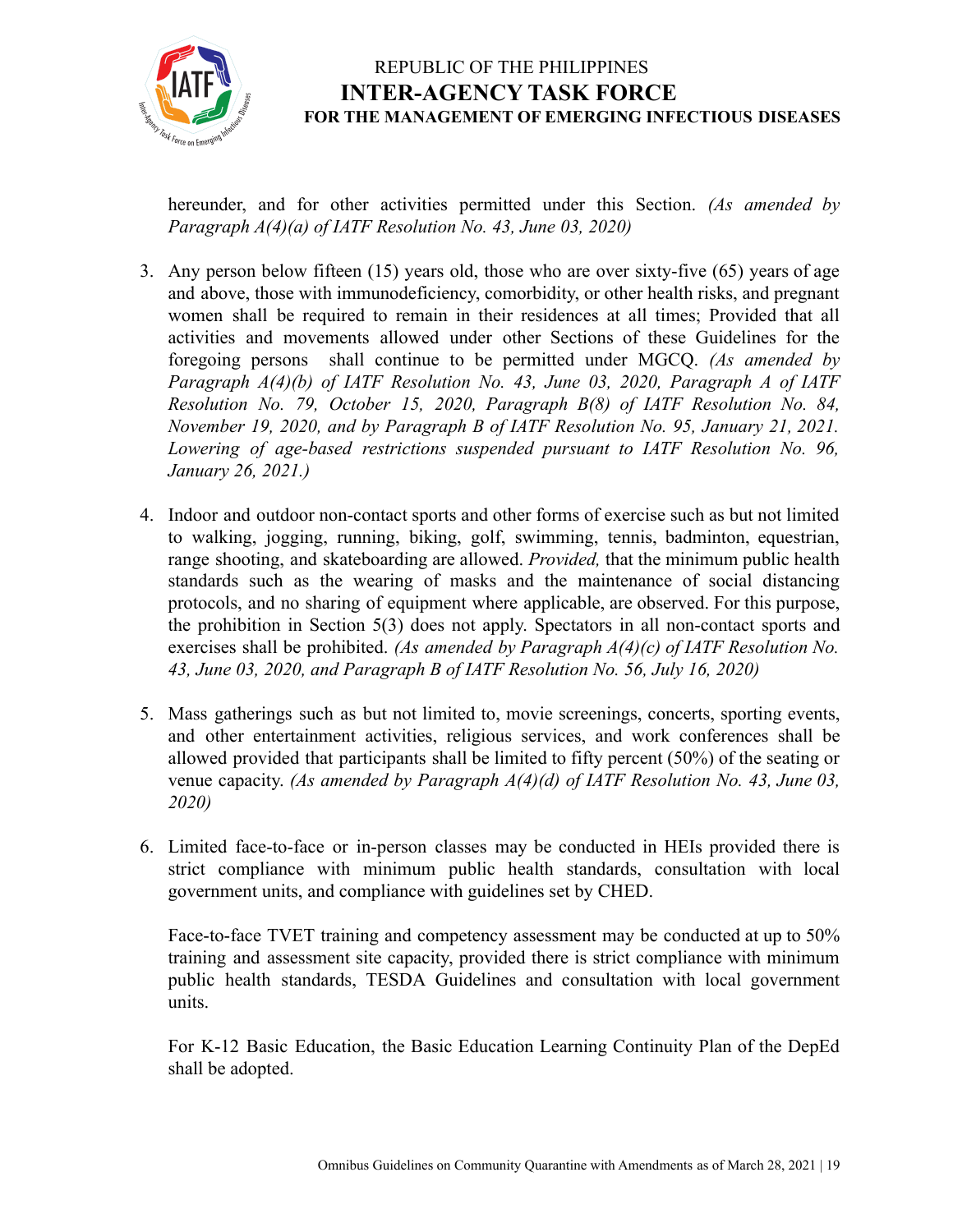

For this purpose, the prohibition in Section 5(3) does not apply. *(As amended by Paragraph A(4)(e) of IATF Resolution No. 43, June 03, 2020 and amended by Paragraph C of IATF Resolution No. 47, June 19, 2020))*

- 7. Work in all public and private offices may be allowed to resume physical reporting to work at full operating capacity, with alternative work arrangements for persons who are sixty (60) years old and above, those with immunodeficiency, comorbidity, or other health risks, and pregnant women.
- 8. The road, rail, maritime, and aviation sectors of public transportation shall be allowed to operate at such capacity and following the protocols as provided for by the DOTr. (*As amended by Paragraph D(7)(b) IATF Resolution No. 94, January 14, 2021)*
- 9. Private transportation shall be allowed subject to the guidelines provided by DOTr.
- 10. All public and private construction projects shall be allowed subject to strict compliance with the construction safety guidelines issued by the DPWH for the implementation of infrastructure projects during the COVID-19 pandemic.
- 11. Only hotels or accommodation establishments with valid DOT Accreditation shall be allowed to accommodate guests and clients for legitimate purposes under a state of public health emergency. The operations of such hotels and accommodation establishments, as well as ancillary establishments within their premises such as restaurants, cafés, gyms, spas, function halls, and the like, shall be subject to guidelines issued by the DOT and the IATF. (*As amended by Paragraph C(2)(4) of IATF Resolution No. 95, January 15, 2021)*
- 12. Except as otherwise provided below, all permitted establishments and activities under Categories I, II and III of Section 4(6) and those in previous Sections of these Omnibus Guidelines shall be allowed to operate or be undertaken at full operational capacity:
	- a. Barber shops, salons, and other personal care service establishments, at a maximum of fifty percent (50%) of venue capacity;
	- b. Dine-in restaurants, fast food and food retail establishments, including those in supermarkets, grocery stores, and food preparation establishments, at a maximum of fifty percent (50%) of seating capacity
	- *c.* Category IV and all other establishments not permitted to operate under previous Sections of these Guidelines, at a maximum of fifty percent (50%) operational capacity. Notwithstanding the foregoing, the DTI is hereby authorized to issue a negative list of industries which shall remain prohibited even in areas under MGCQ. Establishments in the negative list shall not be allowed to operate in any form of community quarantine. *(As amended by*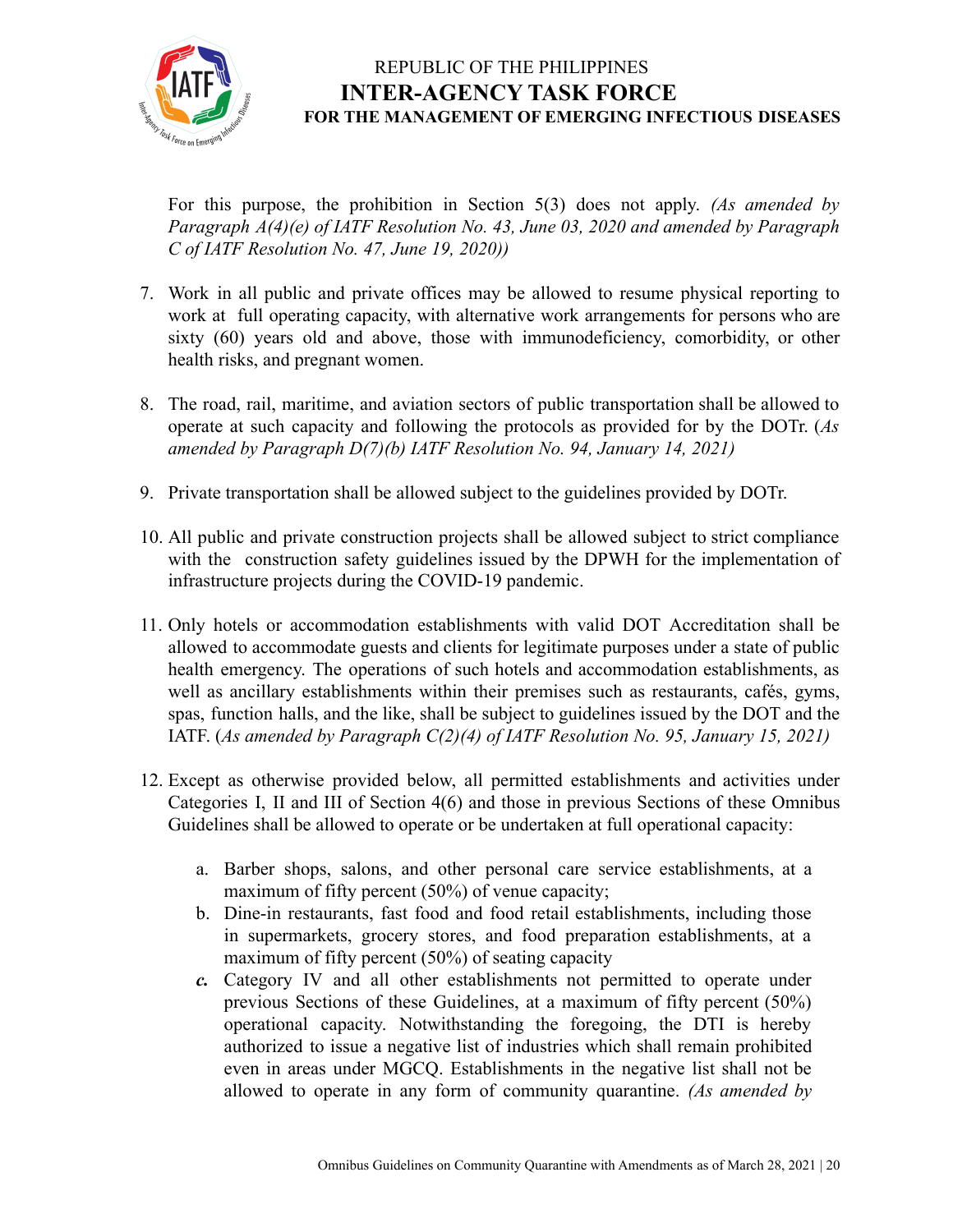

*Paragraph A(4)(f) of IATF Resolution No. 43, June 03, 2020, and Paragraph D of IATF Resolution No. 56, July 16, 2020, Paragraph A of IATF Resolution No. 79, October 15, 2020, and Paragraph C(2)(4) of IATF Resolution No. 95, January 15, 2021*)

- 13. Work in government offices may be at full operational capacity, or under such alternative work arrangements as agencies may deem appropriate in accordance with the relevant rules and regulations issued by the CSC.
- 14. Accredited diplomatic missions and international organizations may resume full operations.

**SECTION [6] POST-COMMUNITY QUARANTINE SCENARIO.** Areas where no community quarantine is in place can be considered as being under the New Normal.

#### **SECTION [7] GUIDELINES FOR INTERZONAL AND INTRAZONAL MOVEMENT.**

1. The movement of all types of cargoes by land, air, or sea within and across areas placed under any form of community quarantine shall be unhampered. Workers in the logistics sector, such as cargo, trucking, courier delivery and port operations shall likewise be allowed to transit across areas placed under any form of community quarantine. All LGUs are directed to strictly abide by this national policy. *Provided,* that only a maximum of five (5) personnel may operate cargo and delivery vehicles by land, with or without load.

LGUs and local health units (LHUs) are hereby enjoined not to issue orders contrary to or inconsistent with said directive, such as, but not limited to, requiring asymptomatic drivers and crew of cargo or service delivery vehicles to undergo mandatory fourteen (14)-day home quarantine. *Provided, further,* that strict social distancing measures must be observed, which may include, if necessary, the putting up of additional safe and humane seats or space in the vehicles. *Provided, finally*, that the PNP retains its authority to conduct inspection procedures in checkpoints for the purpose of ensuring that protocols on strict home quarantine are observed.

2. (a) The movement of the following authorized persons outside their residences (APOR) within and across areas placed under any form of community quarantine shall be permitted: (1) health and emergency frontline services personnel, (2) government officials and government frontline personnel, (3) duly-authorized humanitarian assistance actors (HAAs), (4) persons traveling for medical or humanitarian reasons, (5) persons going to the airport for travel abroad, (6) anyone crossing zones for work or business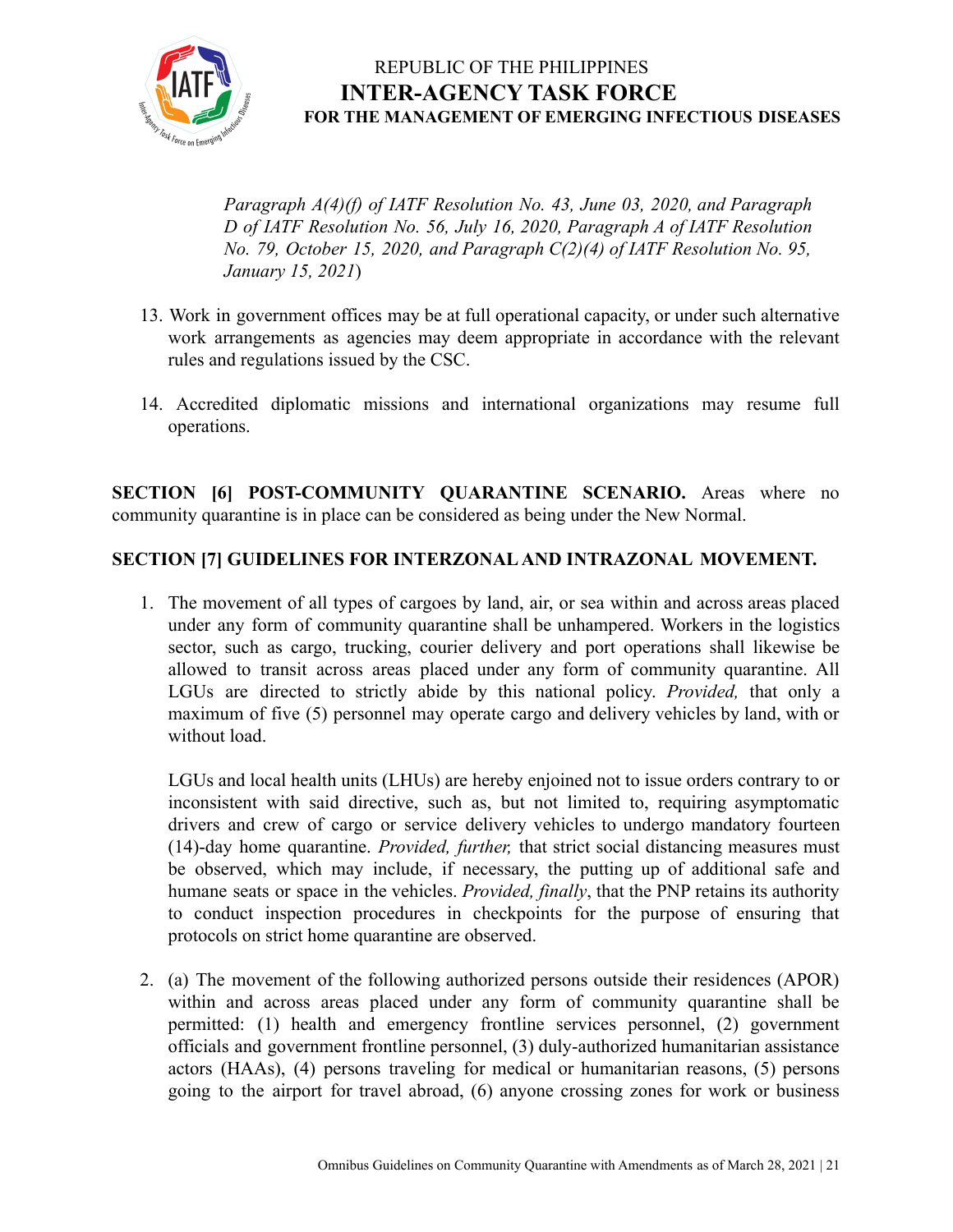

permitted in the zone of destination, and going back home. The following persons shall also be considered as APOR: (a) returning or repatriated OFWs and other Overseas Filipinos (OFs) returning to their places of residence, and (b) other persons transported through the efforts of the national government upon observance of the necessary quarantine protocols and with the concurrence of the receiving LGUs. The Philippine National Police shall be authorized to promulgate and regularly update the list of APORs. Authorized shuttle services shall be allowed to travel within and across areas placed under any form of community quarantine, with priority given to persons rendering health and emergency frontline services. (As amended by Paragraph A of IATF Resolution No. 79, October 15, 2020).

(b) Land, air or sea travel by uniformed personnel, government officials and employees for official business with the corresponding travel authority, and authorized HAAs, especially those transporting medical supplies and laboratory specimens related to COVID-19, and other relief and humanitarian assistance, shall be allowed.

(c) OFWs, students enrolled abroad and participants accepted in exchange visitor programs, permanent residents of foreign jurisdictions, and foreign nationals, may leave for abroad through any of the airports or seaports in the country;

(d) Outbound travel of Filipinos, regardless of purpose, may be allowed subject to compliance with the following requirements:

- i. For those travelling on tourist or short-term/ visitor visas, submission of confirmed round-trip tickets and adequate travel and health insurance to cover travel disruptions and hospitalization in case of COVID-19 infections during their allowable period of stay abroad;
- ii. Execution of a Bureau of Immigration Declaration acknowledging the risks involved in travelling, including risk of delay in their return trip, to be provided at the check-in counters by the airlines;
- iii. Whenever required by the country of destination or the airline, a negative COVID-19 test taken in accordance with the health and safety protocols of such destination country or airline; and
- iv. Upon return, they shall follow the Guidelines of the National Task Force (NTF) for Returning Overseas Filipinos;

The foregoing provisions shall not be interpreted to allow outbound travel by Filipinos to countries where travel restrictions are in place; and finally, this is without prejudice to the exercise of the mandate of the Bureau of Immigration prior to departure. (As amended by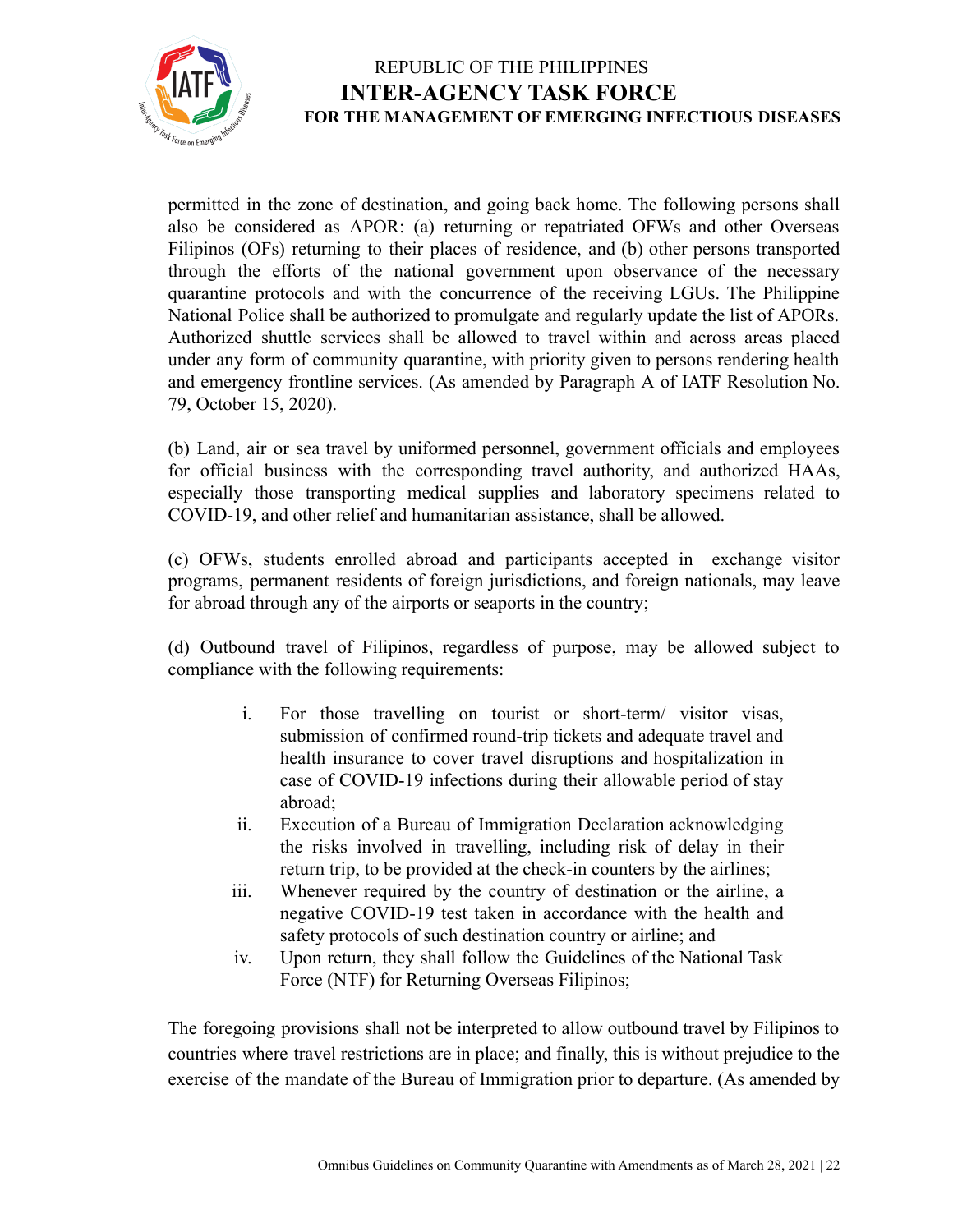

Paragraph A of IATF Resolution No. 79, October 15, 2020 and Paragraph A(2) of IATF Resolution No. 80, October 22, 2020)

(e) OFWs whether land-based or sea-based shall be allowed to be deployed abroad upon the execution of a *Declaration* signifying their knowledge and understanding of the risks involved as advised by the Philippine Government. For this purpose, recruitment and placement agencies shall likewise be allowed to operate in areas under MECQ, GCQ or MGCQ, subject to the observance of minimum health standards. *Further,* government offices and agencies involved in the processing of their deployment are hereby directed to establish "Green Lanes" to enable their prompt processing and deployment. *Further still,* to facilitate the ease of deployment, the OFWs and employees of these recruitment and placement agencies shall be allowed unhampered transit to and from appropriate government offices during MECQ, GCQ or MGCQ for the processing of their requirements and facilities such as airports, ferries, bus terminals, etc., notwithstanding any Local Government Unit pronouncement to the contrary. The said free access shall extend to the vehicles carrying the aforementioned individuals in order for them to reach their final destination. No fee or any other requirement shall be imposed by LGUs in this regard.

(f) Repatriated OFWs or returning non-OFWs who have been issued a DOH or LGU certificate of completion of fourteen (14)-day facility-based quarantine, those who may be required to undergo a mandatory fourteen (14)-day home quarantine, or those who are issued with travel authority upon testing negative for COVID-19 whichever is earlier, shall be granted unhampered transit across zones *en route* to their final destination in the Philippines. For this purpose, LGUs are enjoined to allow maritime vessels or aircraft transporting the aforementioned OFWs and non-OFWs to dock or land at their ports of destination. No other requirement shall be imposed by LGUs in this regard.

- 3. The interzonal movement of persons not authorized outside of residences (non-APOR) between areas placed under GCQ and MGCQ for any purpose shall be permitted subject to the reasonable regulations imposed by the LGU concerned, if any, and which should be submitted to the DILG or in the case of Boracay Island, subject to those imposed by the Boracay Inter-Agency Task Force (BIATF). (As amended by Paragraph A of IATF Resolution No. 79, October 15, 2020)
- 4. The intrazonal movement of non-APORs for any purpose across areas placed under GCQ or MGCQ shall be permitted subject to the reasonable regulations imposed by the LGU concerned, if any, and which should be submitted to the DILG, or in the case of Boracay Island, subject to those imposed by the Boracay Inter-Agency Task Force (BIATF). (As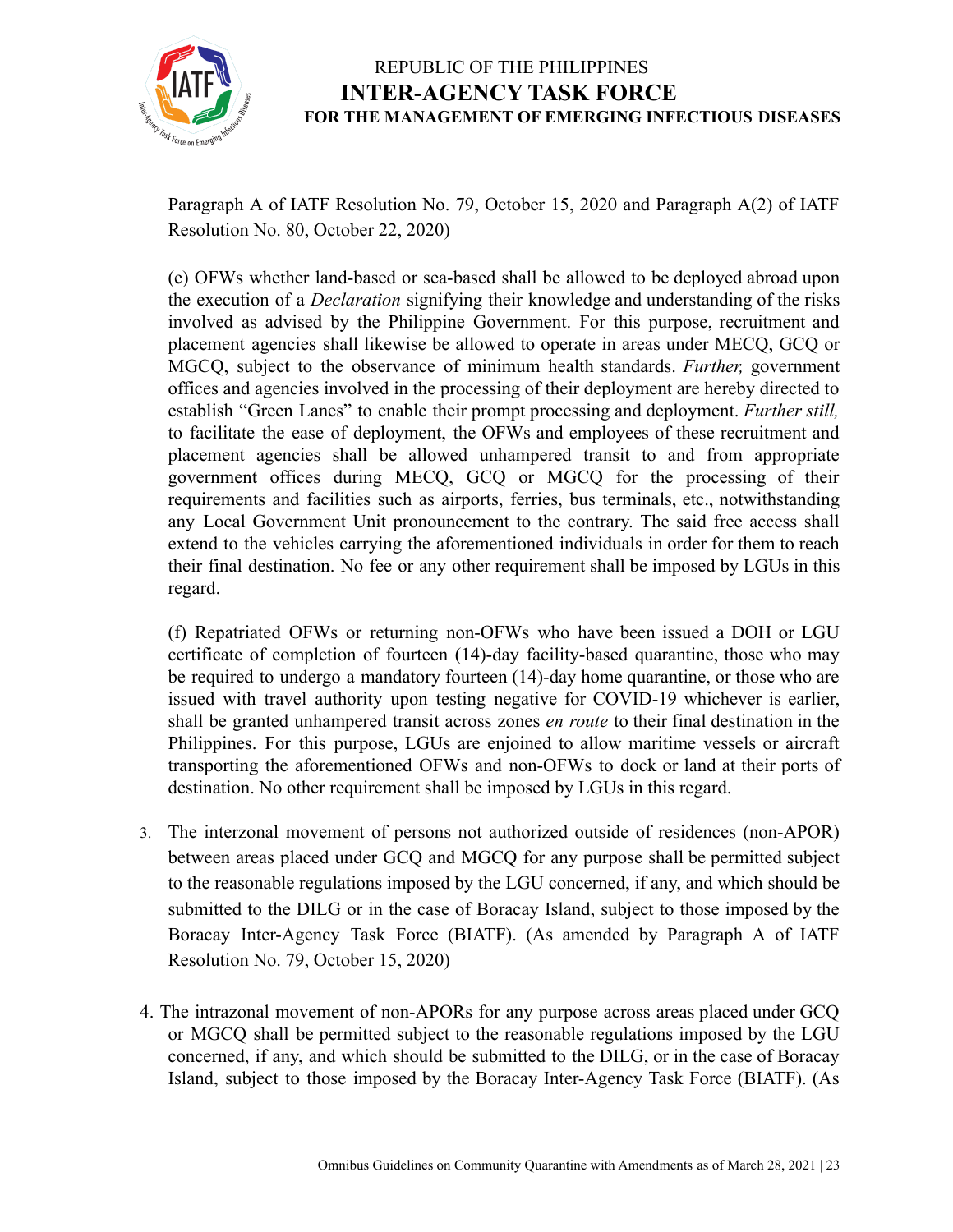

amended by Paragraph A(5) of IATF Resolution No. 43, June 03, 2020, and by Paragraph A of IATF Resolution No. 79, October 15, 2020)

5. The interzonal movement of non-APOR between areas placed under MGCQ and New Normal for any purpose shall be permitted subject to the reasonable regulations as may be imposed by the LGU concerned, if any, and which should be submitted to the DILG. (As amended by Paragraph A of IATF Resolution No. 79, October 15, 2020)

#### **SECTION [8] GENERAL PROVISIONS**

- 1. LGUs are enjoined to enact the necessary ordinances to enforce curfew only for non-workers in jurisdictions placed under MECQ, GCQ and MGCQ to penalize, in a fair and humane manner, violations of the restrictions on the movement of people as provided under these Omnibus Guidelines. Law enforcement agencies, in implementing and enforcing said curfew ordinances, are likewise strongly enjoined to observe fair and humane treatment of curfew violators. Public transportation, however, shall not be restricted by such curfew ordinances. (*As amended by Paragraph C of IATF Resolution No. 47, June 19, 2020)*
- 2. As a matter of declared national policy and pursuant to paragraphs (aa) and (bb), Section 4 of the Republic Act No. 11469, all banks, quasi-banks, financing companies, lending companies, and other financial institutions, public and private, including the Government Service Insurance System, Social Security System and Pag-ibig Fund, are directed to implement a minimum of a thirty (30)-day grace period from due date or until such time that the ECQ or MECQ is lifted, whichever is later, for the payment of all loans, including but not limited to salary, personal, housing, and motor vehicle loans, as well as credit card payments, falling due within the period of ECQ and MECQ, and without incurring interests, penalties, fees, or other charges. Persons with multiple loans shall likewise be given a minimum thirty (30)-day grace period from due date or until such time that the ECQ or MECQ is lifted, whichever is later, for every loan.

For residential and commercial rents falling due within the duration of the ECQ, MECQ, and GCQ, on residential lessees and micro-, small, and medium enterprises (MSMEs) and sectors not permitted to operate during said period, a grace period of thirty (30) days from the last due date or until such time that the community quarantine is lifted, shall be observed, whichever is longer, without incurring interests, penalties, fees, or other charges.

The foregoing rules on grace periods shall have retroactive effect starting 17 March 2020 in areas where the applicable community quarantine had been declared.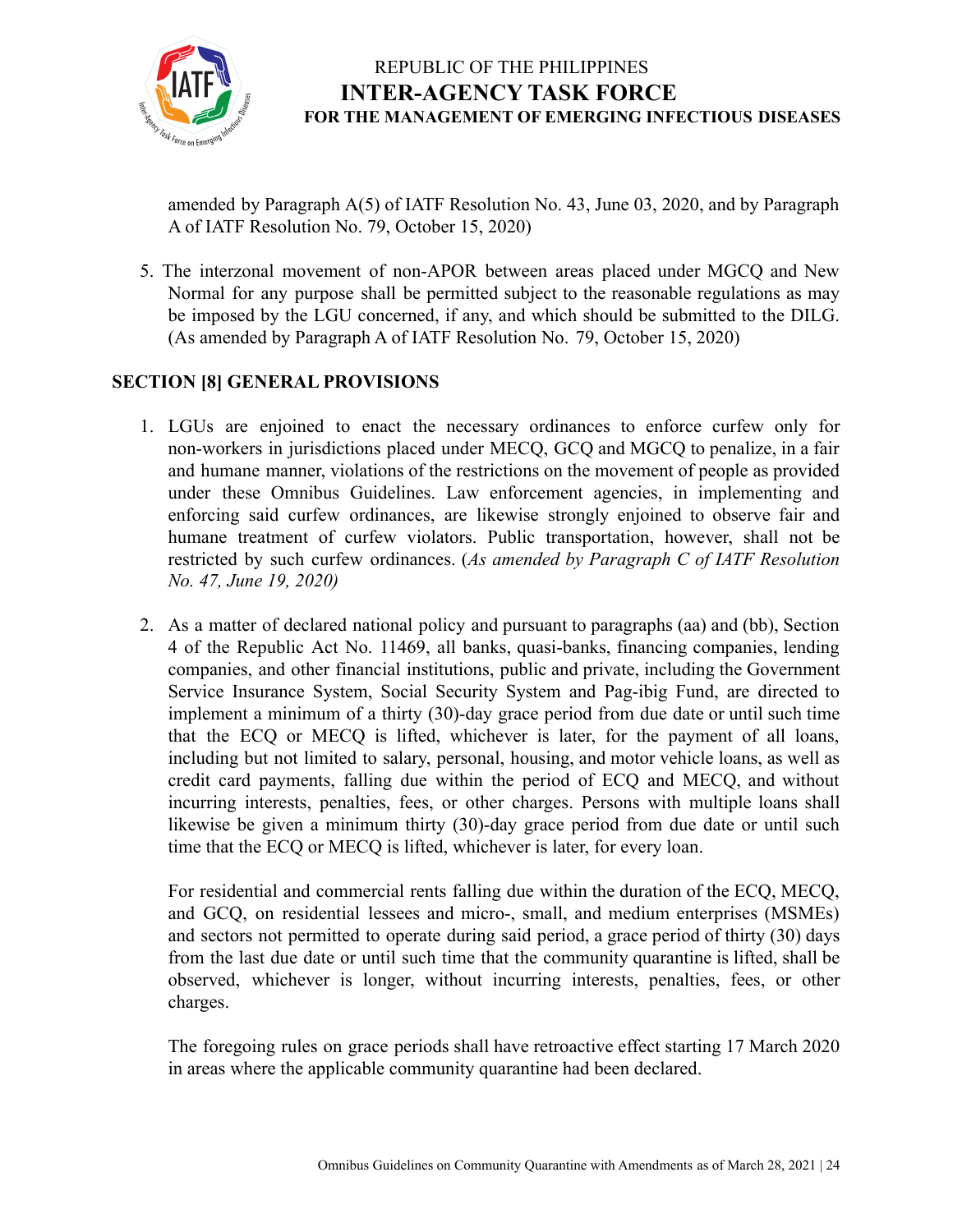

- 3. The operation of industries and establishments identified in preceding sections are subject to the visitorial and enforcement powers of the Department of Labor and Employment, Department of Trade and Industry, and other appropriate agencies to ensure compliance with these Omnibus Guidelines, especially the compliance with the provisions on maximum allowable operational capacity in establishments, as well as minimum public health standards and protocols.
- 4. National government agencies and instrumentalities including GOCCs and LGUs shall adopt measures lawful and necessary to implement and enforce the minimum public health standards as defined herein. Such measures shall be in accordance with the minimum health standards set by DOH and other relevant national agencies, and shall not be unreasonable or unduly burdensome. However, the private sector is encouraged to adopt stricter health standards concerning their own operations. Compliance of private sector establishments with the Joint DTI-DOLE Return-to-Work Guidelines, DOH Return-to-Work Guidelines, and guidelines issued by the aforementioned appropriate sector-relevant national government agency, including their future amendments, shall be considered sufficient compliance with minimum public health standards. In accordance with DOH Department Memorandum No. 2020-0220, the testing of all returning employees of a private sector entity shall not be required as a condition precedent for their operation. In no case shall the testing of all returning workers be construed as a condition precedent for his/her return.
- 5. All persons are mandated to wear full-coverage face shields together with face masks, earloop masks, indigenous, reusable, or do-it-yourself masks, or other facial protective equipment which can effectively lessen the transmission of COVID-19, whenever they go out of their residences, pursuant to existing guidelines issued by the national government subject to fair and humane penalties or punishments that may be imposed by LGUs or implemented by law enforcement agencies, respectively. LGUs are hereby enjoined to use IATF-endorsed contact tracing and contact monitoring applications (StaySafe.ph and TanodCOVID) where they are available or use community-based contact tracing and contact monitoring. Concerned LGUs are hereby enjoined to issue the necessary executive order or ordinance to this effect. *(As amended by Paragraph C of IATF Resolution No. 88, December 14, 2020)*
- 6. Supermarkets, public and private wet markets, grocery stores, agri-fishery supply stores, veterinary supply stores, pharmacies, drug stores, and other retail establishments engaged in the business of selling essential goods are strongly encouraged to extend their store operations to a maximum of twelve (12) hours. LGUs are directed to allow such establishments to operate pursuant to the foregoing. *Provided* that in the operation of wet markets, LGUs are encouraged to adopt reasonable schemes to ensure compliance with strict social distancing measures, such as, but not limited to, providing for specific daily